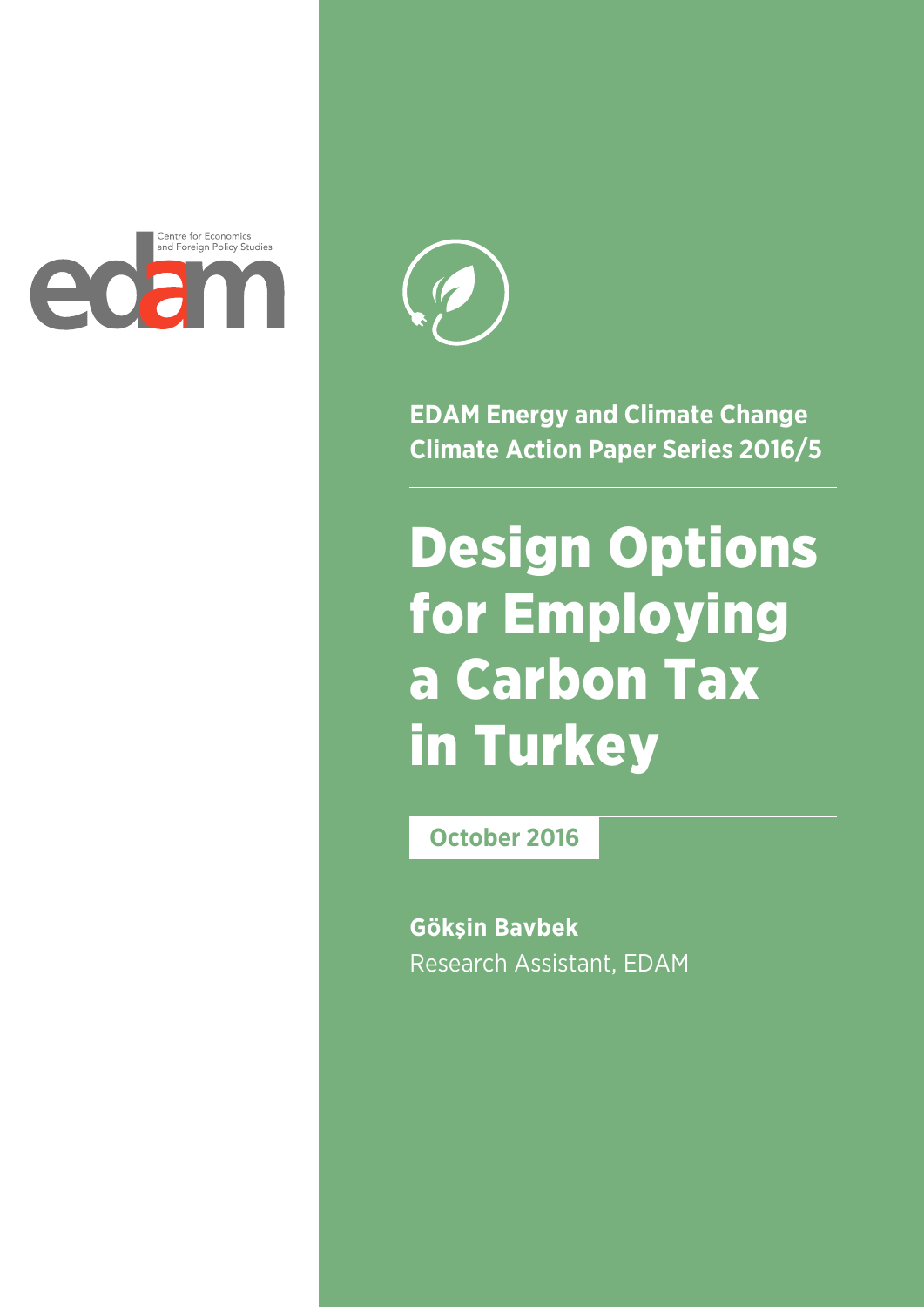

### **INTRODUCTION**

Carbon taxation is one of the main policy options that can be employed for the purpose of climate change mitigation. Several countries are currently employing the policy instrument and several other countries are soon expected to follow in the aftermath of the Paris Agreement. However, there is no uniform carbon taxation policy with the specific design features of different systems displaying great variety, each suited to fit the specific conditions and necessities in each different country. A carbon tax design that has proven to be successful in one country can't be replicated to work successfully in another. Therefore, several key design aspects of carbon taxation policies need to be carefully examined before the launching of a carbon tax mechanism in a new country in order to yield the best results from the policy tool.

Turkey has been experiencing fast growth in its emissions stock in the recent years due to rapid economic development and energy policies that favor high carbon sources such as lignite. This situation creates several problems including excessive damages to the environment and the society. Additionally, Turkey has a significant international responsibility in combating climate change which is put at risk due to the apparent high emissions growth trajectory in the country. Therefore, there is a need for Turkey to formulate a comprehensive climate change mitigation strategy. In this backdrop, employing a carbon tax should be considered as one of the main policy options in furthering the country's climate change mitigation objectives.

The energy policy employed in the country has several aims like ensuring affordable energy to power the country's growing economy, curbing the dependence on imported energy sources and minimizing the negative effects on the environment. A carbon tax can potentially play an important role in realizing these aims given that the policy tool is designed to suit the specific needs and conditions of the country.

If Turkey opts to employ a carbon tax, the specific design aspects of the policy mechanism will be crucial in ensuring its effectiveness and durability. In this report, design considerations of carbon taxation policies are highlighted with a view to provide recommendations for a carbon tax design best suited for addressing the needs of the country. In this regard, the specific conditions in the Turkish market are examined and the options regarding the implementation of a carbon tax are assessed.

# **GENERAL GHG EMISSIONS SITUATION IN TURKEY**

According to the Turkish Statistical Institute, the GHG emissions originating from the country increased by more than two-folds between the years 1990 and 2014, reaching 467,6 million tons of CO2 equivalent in 2014 up from 207,8 in 1990. The single largest source of this increase was the increased amount of energy related emissions. The energy related emissions stock in the country rose sharply from 132.5 million tons of CO2 equivalent in 1990 to 339.1 million tons in 2014. In the same period, the per capita emissions of the country increased to 6 tons of CO2 equivalent up from 3,5 tons<sup>1</sup>.

It is expected that in the absence of new policies, the GHG emissions of the country will continue to increase rapidly into the future. The Intended Nationally Determined Contribution(INDC) of the country submitted in advance of the Paris Conference pledges to reduce the country's emissions by 21% compared

<sup>1</sup> Turkish Statistical Institute, accessed from http://www.tuik.gov.tr/Pre-HaberBultenleri.do?id=21582 on 21.8.2016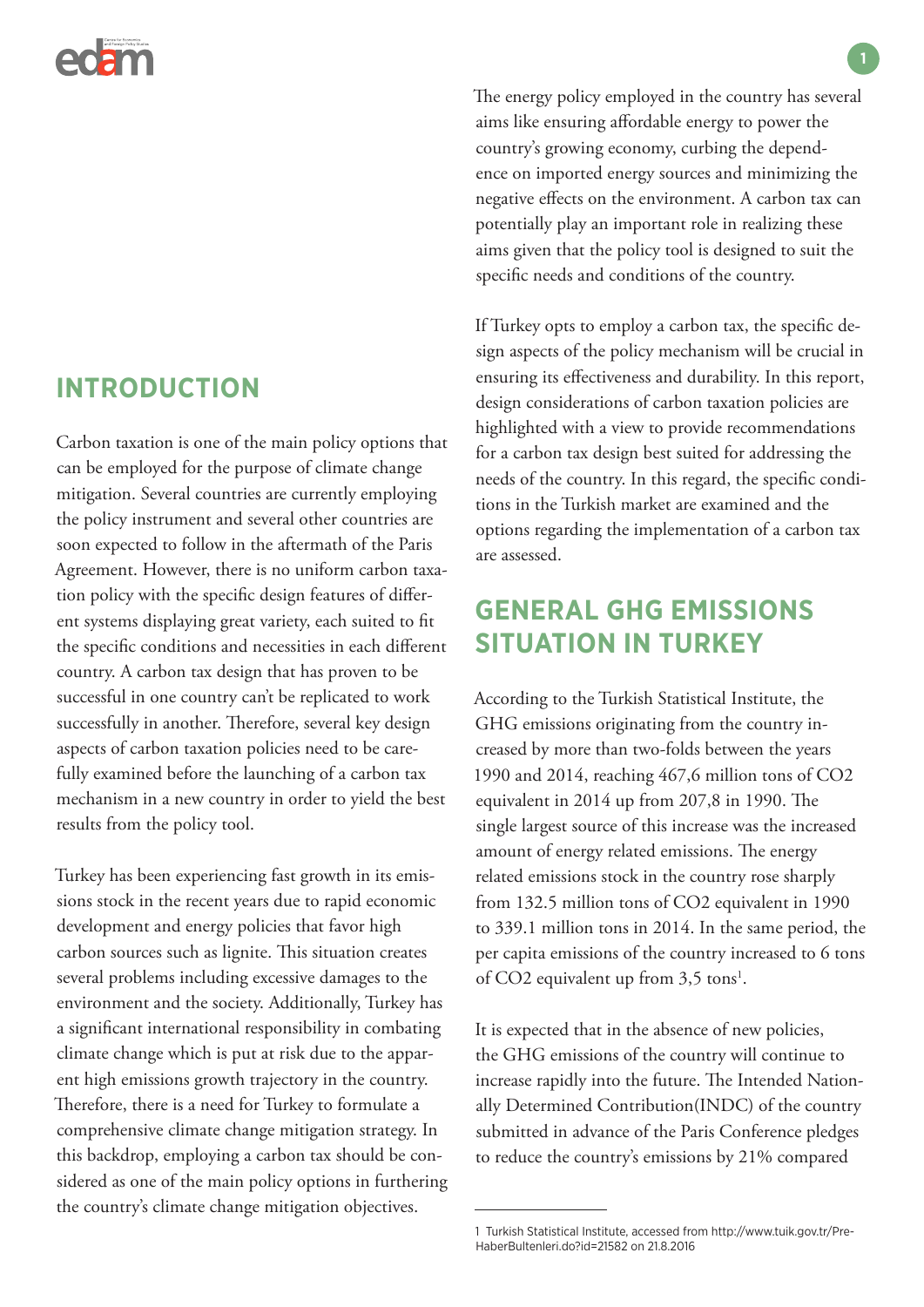

to the business-as-usual scenario by the year 2030. According to the document, the emissions stock of the country would reach to 1175 million tons of CO2 equivalent under the business-as-usual scenario by 2030 and the target is to reduce this figure to 929 million tons2 . Even with the mitigation target, this level of increase in the emissions level would correspond to a colossal jump of nearly 135% between the years 2010 and 2030 and 350% between the years 1990 and 2030.

Turkey's emissions made up around 1% of the total world emissions for the year 2012<sup>3</sup>. Even though the current share of the country in the total world emissions is not very sizeable, the rate of growth in the emission stock is alarming. If the current trajectory continues, Turkey runs the risk of becoming one of the leading developing countries in the world responsible for GHG emissions.

### **GHG Emissions in Turkey by Sector (Million Tons of CO2 Equivalent)**



<sup>2</sup> The Republic of Turkey, Intended Nationally Determined Contribution, accessed from http://www4.unfccc.int/submissions/INDC/Published%20 Documents/Turkey/1/The\_INDC\_of\_TURKEY\_v.15.19.30.pdf on 5.6.2016

<sup>3</sup> World Resources Institute, accessed from http://www.wri.org/ blog/2015/06/infographic-what-do-your-countrys-emissions-look on 8.8.2016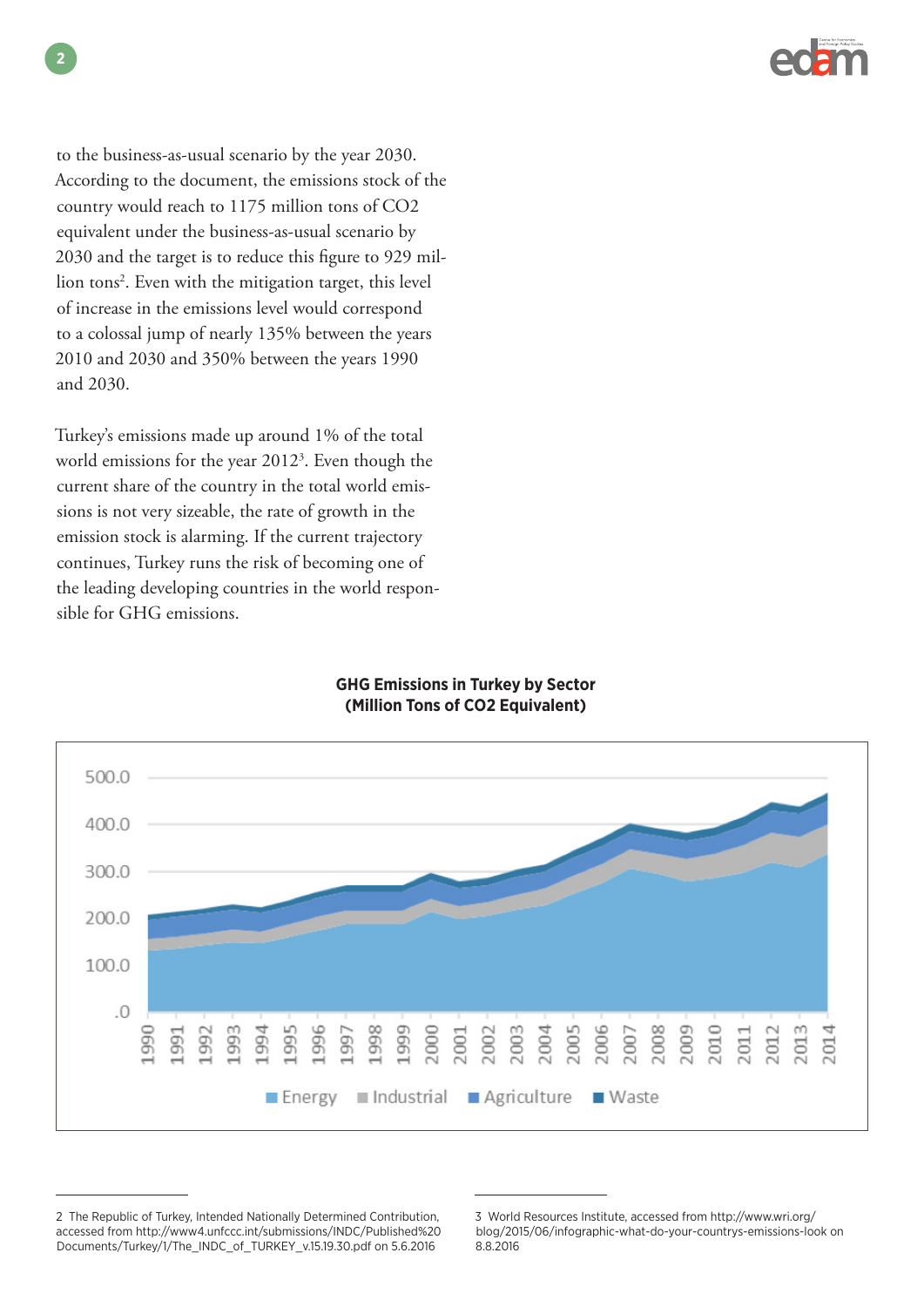

The total GHG emissions originating from the country amounted to 467,6 million tons of CO2 equivalent in 2014 without accounting for land use, landuse change and forestry(LULUCF). 72,5% of this amount was caused by energy-related activities while 13,4% was caused by industrial processes, 10,6% was caused by the agricultural sector and 3,5% was caused by the waste sector<sup>4</sup>. The main GHG gases emitted are carbon dioxide(CO2), methane(CH4), nitrous oxide(N2O) and fluorinated gases (F-gases). Out of the 467,6 million tons of CO2 equivalent, 382,2 million tons were CO2 emissions, 57,4 million tons were CH4 emissions, 23,3 were N2O emissions and the remaining 4,9 were emissions of F-gases. While most of the CO2 emissions in the country originated from energy related activities, the bulk of CH4 and



### **GHG Emissions in Turkey by Gas (Million Tons of CO2 Equivalent)**



**3**

<sup>4</sup> Turkish Statistical Institute, accessed from http://www.tuik.gov.tr/ PreHaberBultenleri.do?id=21582 on 21.8.2016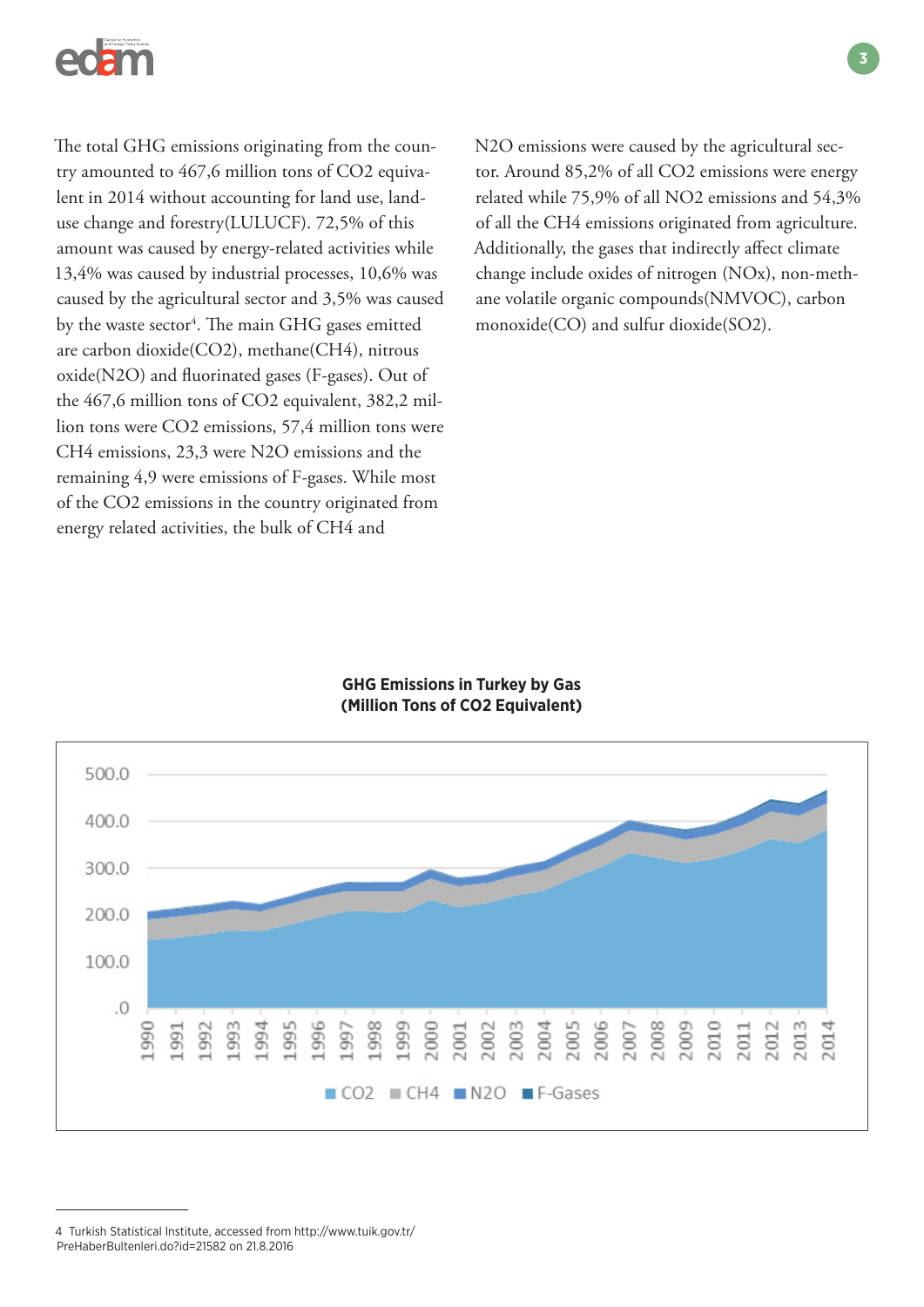From a sectoral point of view, the main sources of GHG emissions in the country include electricity generation, transportation, heating and industry. In terms of fuel type, the main sources utilized in the country include coal, natural gas and oil. Coal and natural gas are used mainly for electricity generation and heating while oil is used mainly in the transportation sector. Since Turkey lacks sufficient amounts of fossil fuel reserves, most of these resources have to be imported from abroad. Turkey imports %99 of its natural gas supplies and around 89% of its oil supplies on an annual basis<sup>5</sup>. The only significant fossil fuel reserves that Turkey has consist of lignite sources which are mainly used for the purpose of electricity generation. However, lignite resources have a relatively low calorific value when compared to hard coal and therefore a significant amount of the coal utilized in the country also has to be met by imports. As of the end of July 2016, Turkey had a total coal fired electricity generation capacity of around 16,6 GW out of a total of 77 GW of generation capacity from all sources. Around 9,8 GW of this capacity was fired by domestic coal consisting mostly of lignite while around 6,8 GW of capacity was fueled by imported hard coal<sup>6</sup>. In 2014, around %75 of the primary energy needs in the country were supplied by imported sources<sup>7</sup>. Since a large portion of the fossil fuel sources utilized in the country are imported, a carbon tax would have to be placed on more downstream phases of the supply chain for most fuels as opposed to taxing fuels at the production phase.

Currently, there is already a considerable level of taxation that is employed on energy consumption in the country. These taxes include special consumption and value added taxes employed on gasoline, natural gas and electricity consumption among others. The potential utilization of a carbon tax can replace some

5 Republic of Turkey, Ministry of Foreign Affairs, accessed from http:// www.mfa.gov.tr/turkeys-energy-strategy.en.mfa on 3.9.2016

of these taxes in order to refrain from increasing the general tax burden on the economy.

An important recent trend that is being observed in the Turkish energy market is the increasing share of coal energy in the electricity generation mix mainly due to the policies designed to favor the utilization of domestic lignite sources. As a result, the emissions caused by coal powered energy generation reached 76 million tons of CO2 on the year 2014, making up a bulky 16% of the country's total emissions of CO2 equivalent<sup>8</sup>. Because of this large share, electricity generation sector should be one of the focus points of a potential carbon tax design that will be implemented in the country. However, other sectors also have considerable shares in the country's GHG emissions stock and considerable abatement opportunities can be realized with the application of a carbon that covers a range of sectors.

Under the current trajectory, the country's emissions are set to increase rapidly into the next few decades threatening to undermine its international responsibilities in the struggle against climate change and cause substantial harms to the society and the environment. A carbon tax can be one of the centerpieces in the design of a policy framework that will reverse this situation and situate the economy towards a low carbon trajectory. Such a shift in policy is necessary especially after the global consensus reached at the Paris Conference to contain the phenomenon of climate change below catastrophic levels. On the other hand, Turkey is still a developing country with considerable developmental needs. There are fears that an overly ambitious climate change policy may undermine the country's economic development. Therefore, there is a need to balance the developmental targets of the country with its environmental needs and responsibilities. A carbon tax can potentially play an important role in this regard and refrain from substantially harming the economy if the necessary provisions are included in

<sup>6</sup> Turkish Electricity Transmission Company, accessed from www.teias. gov.tr/yukdagitim/kuruluguc.xls on 12.9.2016

<sup>7</sup> Turkish Statistical Institute, 'National Greenhouse Gas Inventory Report 1990-2014'(2016), p. 55

<sup>8</sup> Algedik, Önder, 'Kömür ve İklim Değişikliği-2016'(2016), p. 18, accessed from http://www.onderalgedik.com/wp-content/uploads/2016/06/ Komur-2016.pdf on 23.7.2016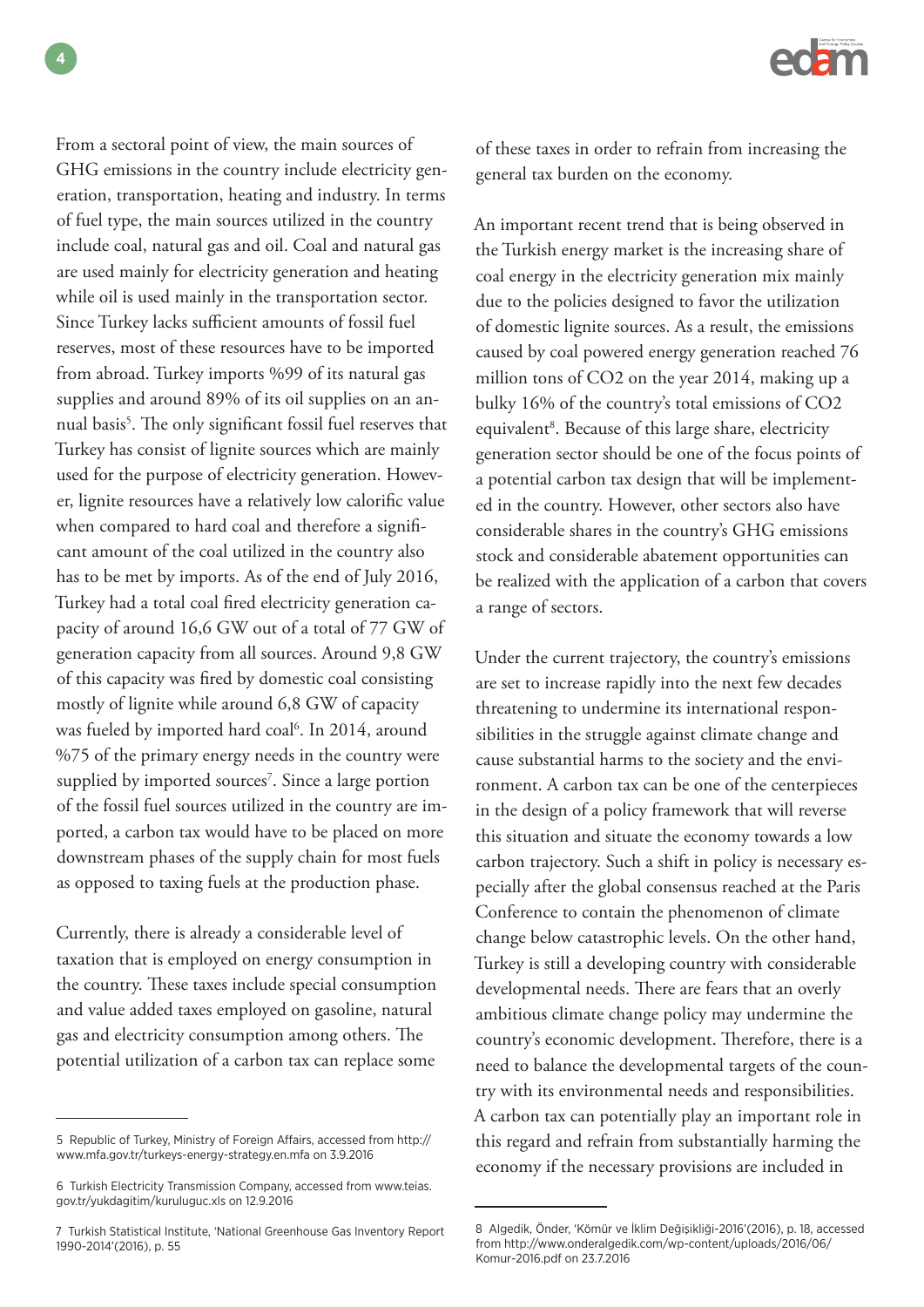

the design of the policy instrument.

### **MAIN COMPONENTS OF TAX DESIGN**

There are several components of the tax design that need to be considered when devising a carbon tax mechanism. These include the determination of the tax rate and setting a trajectory for rate increases over time, determining the base of the tax both in terms of sectors and GHG gases, determining the point of taxation, determining how to use the revenues generated and the determining whether special exemptions should be provided for chosen sectors. In the following parts of the paper, these policy options are deliberated on keeping the specific characteristics of the Turkish market in consideration.

# **DETERMINING THE INITIAL TAX RATE AND TRAJECTORY**

The methodology used in determining the amount of the tax is clearly one of the defining features of any carbon tax mechanism. The main premise of carbon pricing is that emissions need to be priced because of the many costs inflicted on the society by these emissions, mainly their effect in causing global climate change. These costs are collectively referred to as the social cost of carbon. Theoretically, any pricing mechanism applied upon carbon emissions should reflect these costs to bring the maximum benefits to the society. The basic idea is to equate the incremental cost of reducing emissions with the incremental damage those emissions are causing<sup>9</sup>.

However, in practice, estimating the social cost of carbon is a difficult endeavor. Since carbon emissions stay in the atmosphere over decades, their impacts depend on a number of factors including future economic

developments and future policies adopted domestically and internationally. For example, CO2 emissions stay in the atmosphere for decades or even centuries, CH4 stays in the atmosphere for a period of 12 years, N20 stays in the atmosphere for more than a hundred years and some F gases endure for thousands of years<sup>10</sup>. Complex modeling and assumptions are thus needed to be made about the trajectory of future emissions, climate sensitivity and the impacts of climate change in order to estimate the costs of carbon emissions over an extended amount of time<sup>11</sup>. All of these are factors that include great uncertainty. Also, many of the potential impacts on human health and the environment are hard to monetize because the damages can't be classified under traditional market economics. Another problem is how to account for low probability events which may cause very high damages. It is generally hard to estimate potential damages in the distant future and the use of different discount rates and inter-generational measures can differ the estimations greatly $12$ .

Because of these reasons, there is no consensus on what the price of carbon should be and the estimations for it vary greatly. For example, in an assessment of 75 different studies based on different assumptions and models, the mean of the social cost of carbon estimates was found to be 25 US dollars per ton of carbon with a standard deviation of 22 US dollars under a 3% real discount rate<sup>13</sup>. The Interagency Panel on the Social Cost of Carbon estimated the social cost of carbon as 24 US dollars for the year 2015 without accounting for non-market impacts, the potential costs from catastrophic events and the costs of adapta-

<sup>9</sup> Marron, Donald, Toder, Eric and Austin, Lydia, 'Taxing Carbon: What, Why and How?'(2015), Tax Policy Center, Urban Institute and Brookings Institution, p. 4

<sup>10</sup> Ibid, pp. 4-7

<sup>11</sup> Marron, Donald and Toder, Eric, 'Tax Policy Issues in Designing a Carbon Tax', American Economic Review: Papers & Proceedings 2014, 104(5): pp. 563–564

<sup>12</sup> C. Morris, Adele and Mathur, Aparna, 'A Carbon Tax in Broader US Fiscal Reform: Design and Distributional Issues'(2014), Center for Climate and Energy Solutions, pp. 9-10

<sup>13</sup> Marron, Donald and Toder, Eric, 'Tax Policy Issues in Designing a Carbon Tax', American Economic Review: Papers & Proceedings 2014, 104(5): pp. 563–564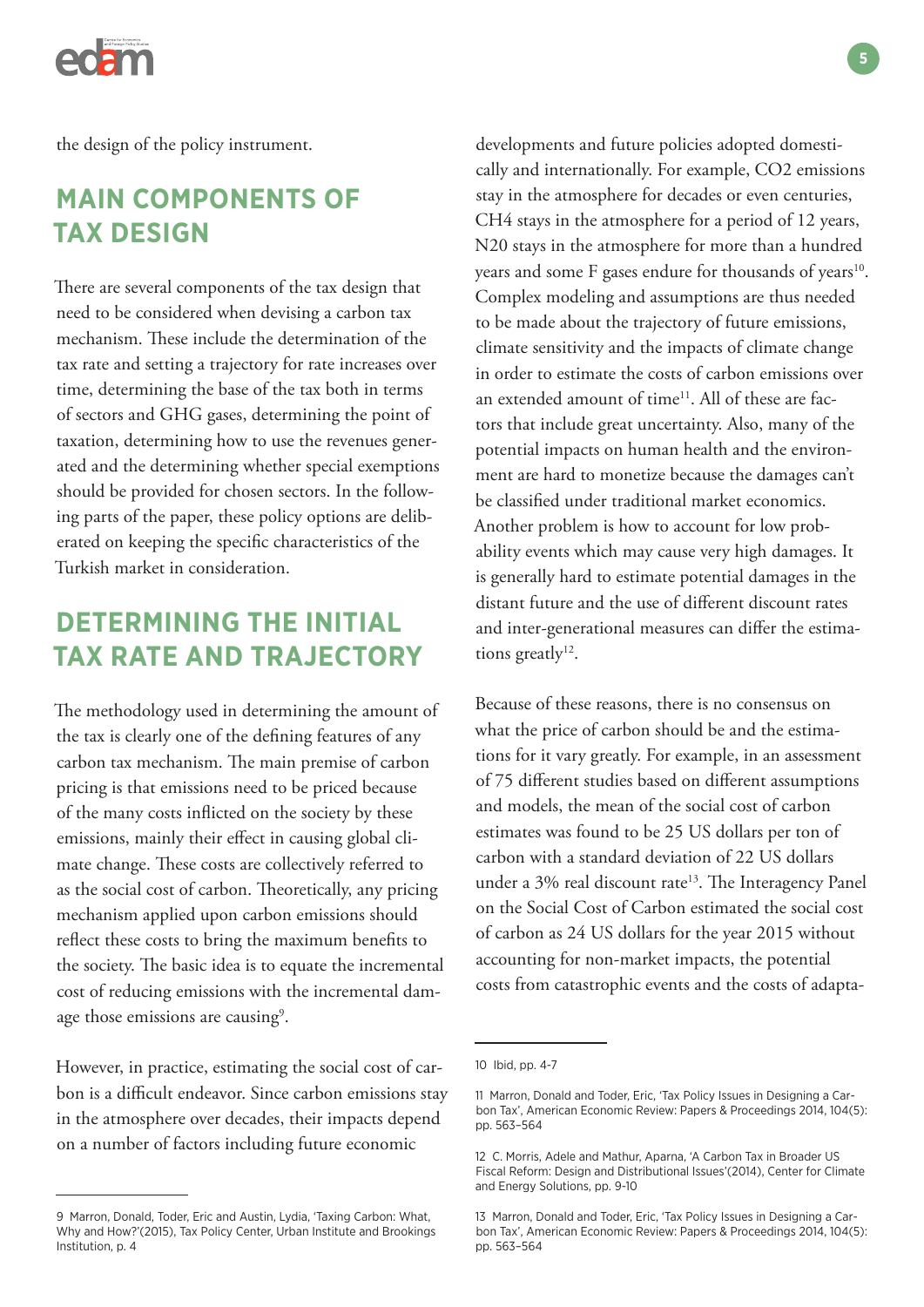

tion. Most estimates of the cost of carbon generally fall between 5 and 20 US dollars per ton without incorporating the risks of catastrophic climate change events<sup>14</sup>. The International Monetary Fund recommends that a minimum carbon price of around 20 US dollars per ton would be reasonable for high emitting countries<sup>15</sup>.

Another issue in estimating the social cost of carbon is whether the policymakers should focus on worldwide impacts of carbon emissions or only on domestic impacts. Since climate change is a global phenomenon, a ton of carbon emitted in one country has impacts on the whole world population. Therefore, ideally, a coordinated international response should focus on the global impacts. However, in the case of unilateral action, countries can either choose to focus on domestic impacts or to include international impacts. The difference between the two approaches is generally very large<sup>16</sup>. Because of these reasons, the use of the social cost of carbon in determining the amount of a carbon tax is problematic. However, there are several alternative approaches that can be used in setting the level of the tax.

An alternative to using the social cost of carbon in determining the price of carbon is to set the carbon tax level based on an estimate needed to meet a future emission reduction target or to reach a revenue goal. Such an approach would reflect the concerns about the impacts of climate change in addition to other factors such as political feasibility and international negotiations<sup>17</sup>. Even though such an estimate would be more certain than using the social cost of carbon, there are still several assumptions that need to be

made in making such an estimate<sup>18</sup>. Turkey currently has a mitigation target outlined in its INDC but with the current target probably will not require the employment of additional policy schemes to be met. Therefore, if Turkey decides to adopt a carbon tax based on an emissions reduction target, an increased target would have to be set.

Another approach in setting a carbon tax can be to enact the carbon tax based on political feasibility without regard to the social cost of carbon or a specific policy target. Under such an approach, the tax rate will most likely be less than the social cost of carbon. However, such an approach would nevertheless provide incentives for GHG mitigation and serve as a framework for increased action in the future which could also be integrated with a potential global carbon pricing system with relative ease. The adoption of such a carbon tax could also demonstrate a willingness to take action against climate change on the part of the country even if the initial carbon price is set to be low<sup>19</sup>.

Looking at the examples in the world can also provide a baseline for comparison in the case of determining a carbon tax rate for Turkey. The existing carbon tax levels in the world vary greatly from around 137 US dollars per ton employed in Sweden to as low as around  $3$  US dollars per ton in Japan<sup>20</sup>. For a country like Turkey which still has considerable developmental needs, it may be more apt to examine carbon tax rates applied in other developing countries. In the recent years, several developing countries like Mexico, Chile and South Africa have decided to adopt carbon taxation systems for the aim of climate change mitigation. Mexico initiated its carbon tax at a level of 3 US dol-

**6**

<sup>14</sup> Center for Climate and Energy Solutions, 'Options and Considerations for a Federal Carbon Tax'(2013), pp. 5-6

<sup>15</sup> W. H. Parry, Ian, de Mooij, Ruud and Keen, Michael, 'Fiscal Policy to Mitigate Climate Change A Guide for Policymakers'(2012), International Monetary Fund, pp. 15-16

<sup>16</sup> Marron, Donald and Toder, Eric, 'Tax Policy Issues in Designing a Carbon Tax', American Economic Review: Papers & Proceedings 2014, 104(5): pp. 563–564

<sup>18</sup> Ramseur, Jonathan L., Leggett, Jane A. and Sherlock, Molly F., 'Carbon Tax: Deficit Reduction and Other Considerations'(2013), Congressional Research Service, pp. 7-8

<sup>19</sup> Marron, Donald, Toder, Eric and Austin, Lydia, 'Taxing Carbon: What, Why and How?'(2015), Tax Policy Center, Urban Institute and Brookings Institution, pp. 4-7

<sup>20</sup> World Bank Group and Ecofys, 'Carbon Pricing Watch 2016, An advance brief from the State and Trends of Carbon Pricing 2016 report, to be released late 2016'(2016), p. 6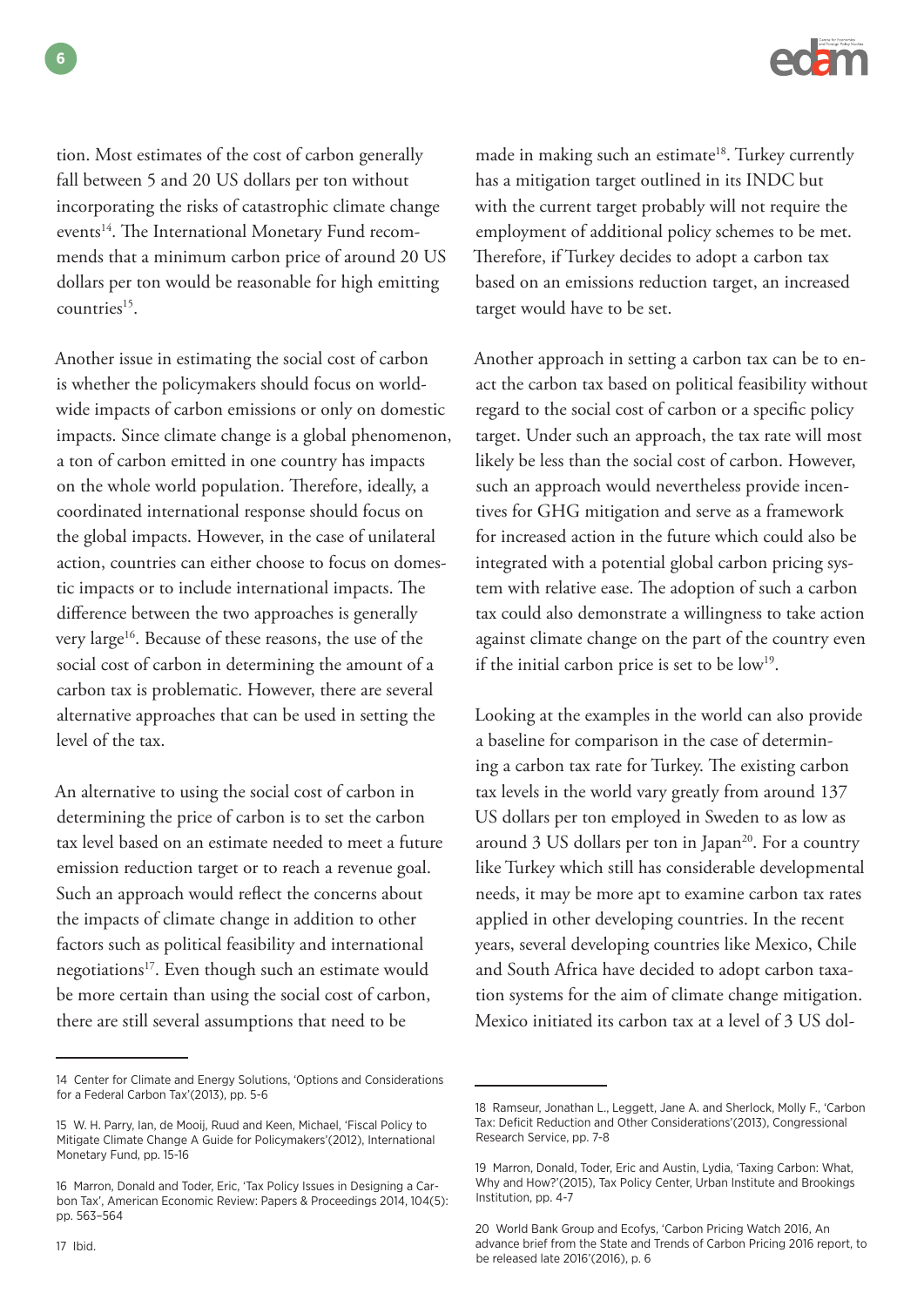

lars per ton of  $CO2$  equivalent<sup>21</sup> while South Africa aims to initiate its tax at a level of around 8 US dollars per ton<sup>22</sup> and Chile aims to initiate its carbon tax at 5 US dollars per ton $^{23}$ . Even though these figures are not totally comparable due to differences in the design of the carbon tax in each country including several exemptions, they can provide a baseline for comparison for a potential carbon tax to be employed in Turkey.

Overall, an initial tax rate that is too high can provoke opposition and be politically unfeasible. It can also potentially hinder the country's economic development by increasing energy prices. On the other hand, a tax level that starts too low would not be very effective in abating the country's GHG emissions. Therefore, a careful balance needs to be struck when determining the initial tax level that would both be politically feasible and at a level that is meaningful enough in terms of promoting emissions reductions. Looking at the examples in other developing countries, it can be surmised that an initial tax rate around 3-5 US dollars per ton can be politically feasible and would most likely have a meaningful impact in triggering reductions in the country's carbon emissions.

After the determination of the tax rate, it is also important to determine how the rate will evolve over time and who should decide the rate increases and on what basis. Most researcher advise a rising trajectory for the tax rate as the social costs of carbon are expected to increase as GHG gases continue to accumulate in the atmosphere and a gradual implementation of the tax would give time for producers and consumers to adjust to the effects of the new policy instrument. A ton of carbon emitted in the future will most likely be more harmful than a ton currently emitted. A rising tax rate trajectory would promote investments in low

 http://uk.reuters.com/article/carbon-chile-tax-idUKL6N0R-R4V720140927 on 18.7.2016

carbon technologies while avoiding overly costly immediate reductions. By starting the tax at a relatively low level and gradually raising it, the industries and consumers would be given time to prepare, the transition costs would be reduced and the carbon tax would be more politically feasible<sup>24</sup>.

Therefore, a system should be set up which would allow carbon tax levels to increase faster than the rate of inflation<sup>25</sup>. In nearly all of the carbon tax policies employed in the world, the tax rates were initially started at a low level and then gradually increased. In order to maximize the benefits from the policy instrument, the carbon tax scheme in Turkey should similarly be initiated at a low level with and gradually be increased with a clear timetable communicated beforehand to give the economy the necessary signals required for transitioning to a less carbon intensive economy.

# **SCOPE AND THE POINT OF TAXATION**

Another important consideration in setting a carbon taxation scheme is determining the scope of the tax both in terms of the economic sectors and the gases that will be covered. In an economy, there is a wide range sources of GHG emissions. Ideally, a carbon tax is supposed to capture all of these emissions from all sources in order to be able to provide the most efficient abatement opportunities in the economy as a whole by equating the marginal incentive for emission reductions across all sources<sup>26</sup>. A broader coverage would offer the greater environmental benefits and revenue. It would also enable the policy instrument to be both simpler and more fair, reflecting the same cost of carbon for different sectors. However, in real

<sup>21</sup> Ibid.

<sup>22</sup> Ibid., p. 11

<sup>23</sup> Reuters, 27.9.2014, 'Chile becomes the first South American country to tax carbon', accessed from

<sup>24</sup> Marron, Donald, Toder, Eric and Austin, Lydia, 'Taxing Carbon: What, Why and How?'(2015), Tax Policy Center, Urban Institute and Brookings Institution, p. 23

<sup>25</sup> Ibid.

<sup>26</sup> C. Morris, Adele and Mathur, Aparna, 'A Carbon Tax in Broader US Fiscal Reform: Design and Distributional Issues'(2014), Center for Climate and Energy Solutions, p. 13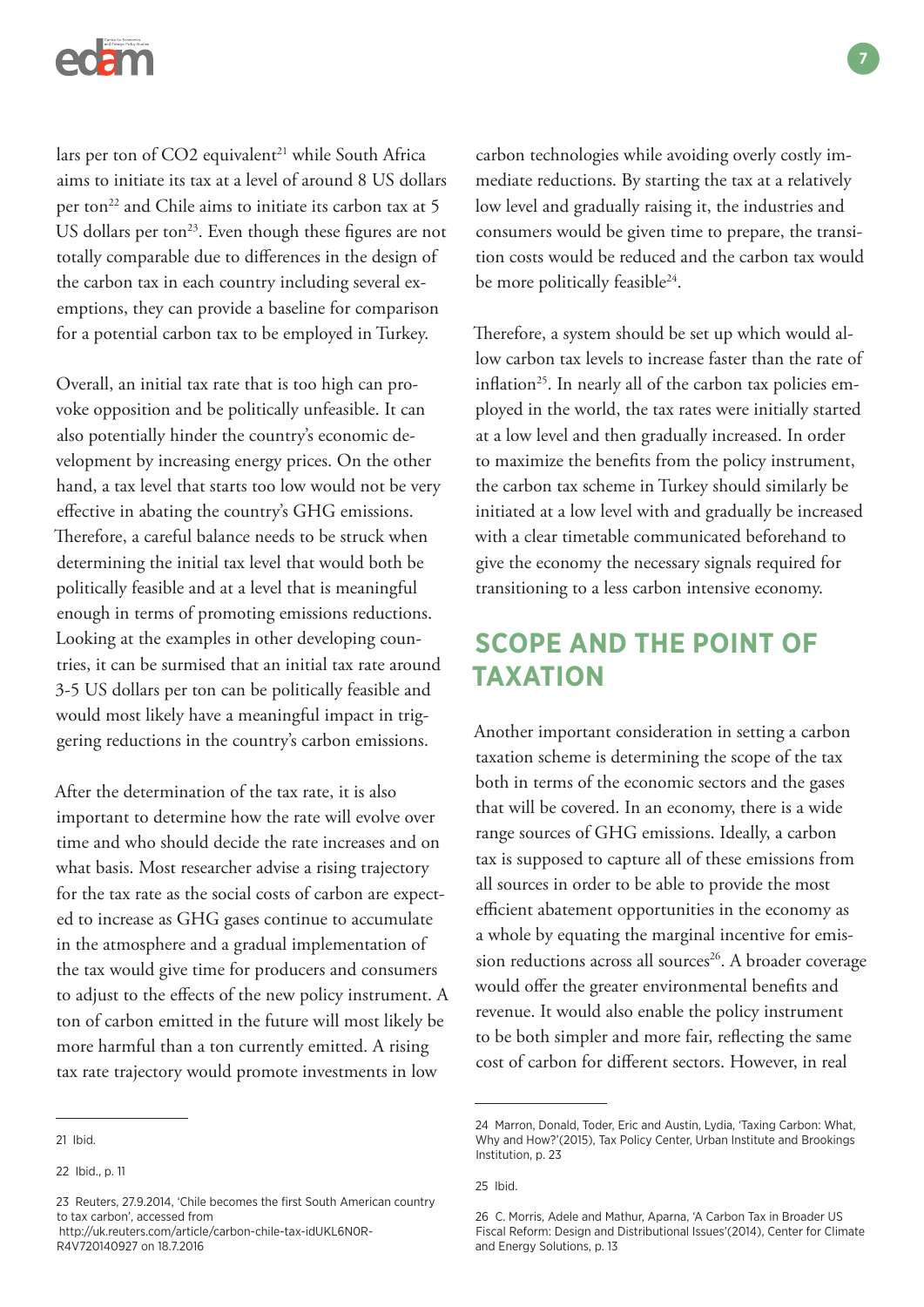

life, sources of GHG emissions display great variety and several sources may be too costly to monitor and tax both in terms of sector and in terms of the type of gas. Therefore, a narrower tax coverage would be easier to enforce and would enable certain vulnerable or strategic sectors to be exempt, potentially making it more politically feasible<sup>27</sup>.

In determining the optimal tax base, the administrative costs of expanding the tax base to a part of the economy should be compared with the expected efficiency benefits of the inclusion of the sector. The tax base should be set so that the benefit of an expansion in the base is equated to the increase in administrative costs<sup>28</sup>. There would be several advantages and disadvantages of the inclusion of each sector under a carbon tax mechanism. Overall, policymakers need to balance the benefits of a broad tax base with the increasing administrative complexity and costs when determining the carbon tax base<sup>29</sup>. However, a carbon tax can theoretically be initiated with a low base and be gradually expanded to cover additional sectors<sup>30</sup>.

The main sectors responsible for emitting GHG gases in Turkey include electricity generation, heating, transportation, industry and agriculture. In the electricity generation, heating and transportation sectors, the main source of GHG emissions is the combustion of fossil fuels and these sectors would likely be the main targets under a carbon tax scheme. However, a truly comprehensive carbon tax should address activities other than fossil fuel consumption. There are several sources of carbon emissions apart from the

fossil fuel combustion such as those that that result from industrial processes like iron and cement production and CH4 emissions that stem from agricultural production. However, the inclusion of these sources would require additional administrative structures to be set up.

Another consideration is to exclude any use of fossil fuels that don't result in GHG emissions. Provisions should be set up to exclude such cases like the use of petroleum as a feedstock in industry. Certain tax rebates can be set up for this purpose. Moreover, tax rebates can be provided for the utilization of carbon sinks such as the planting of trees on otherwise lightly vegetated land. However, the inclusion of such a provision would also cause challenges in enforcement since these would need to be measured against an uncertain baseline of what would have happened in the absence of carbon sequestration efforts<sup>31</sup>.

Another important decision that needs to be made is regarding the point of taxation. A carbon tax can be potentially levied at several different points in the supply chain. The point of taxation would determine the entities that would be required to pay the tax, monitor their emissions or emission inputs and maintain a record of relevant activities. On the other hand, the point of taxation doesn't determine who bears the costs associated with the tax since the costs may be passed on between the different levels of the supply chain<sup>32</sup>.

A carbon tax can be implemented downstream, upstream or in a combination of the two. The term upstream refers to the implementation of the tax on fuel producers and downstream implies the implementa-

**8**

<sup>27</sup> PowerPoint Presentation. 'Overview of Carbon Taxes around the World and Principles and Elements of Carbon Tax Design'(2014), Roberton, C. Williams, Partnership for Market Readiness

<sup>28</sup> E. Metcalf, Gilbert and Weisbach, David, 'The Design of a Carbon Tax'(2009), Harvard Environmental Law Review Vol. 33, p. 521

<sup>29</sup> Ramseur, Jonathan L., Leggett, Jane A. and Sherlock, Molly F., 'Carbon Tax: Deficit Reduction and Other Considerations'(2013), Congressional Research Service, pp. 4-5

<sup>30</sup> Kennedy, Kevin, Obeiter, Michael and Kaufman, Noah, 'Putting a Price on Carbon, A Handbook for US Policymakers'(2015), World Resources Institute, p. 19

<sup>31</sup> Marron, Donald and Toder, Eric, 'Tax Policy Issues in Designing a Carbon Tax', American Economic Review: Papers & Proceedings 2014, 104(5), p. 565

<sup>32</sup> Ramseur, Jonathan L., Leggett, Jane A. and Sherlock, Molly F., 'Carbon Tax: Deficit Reduction and Other Considerations'(2013), Congressional Research Service, pp. 4-5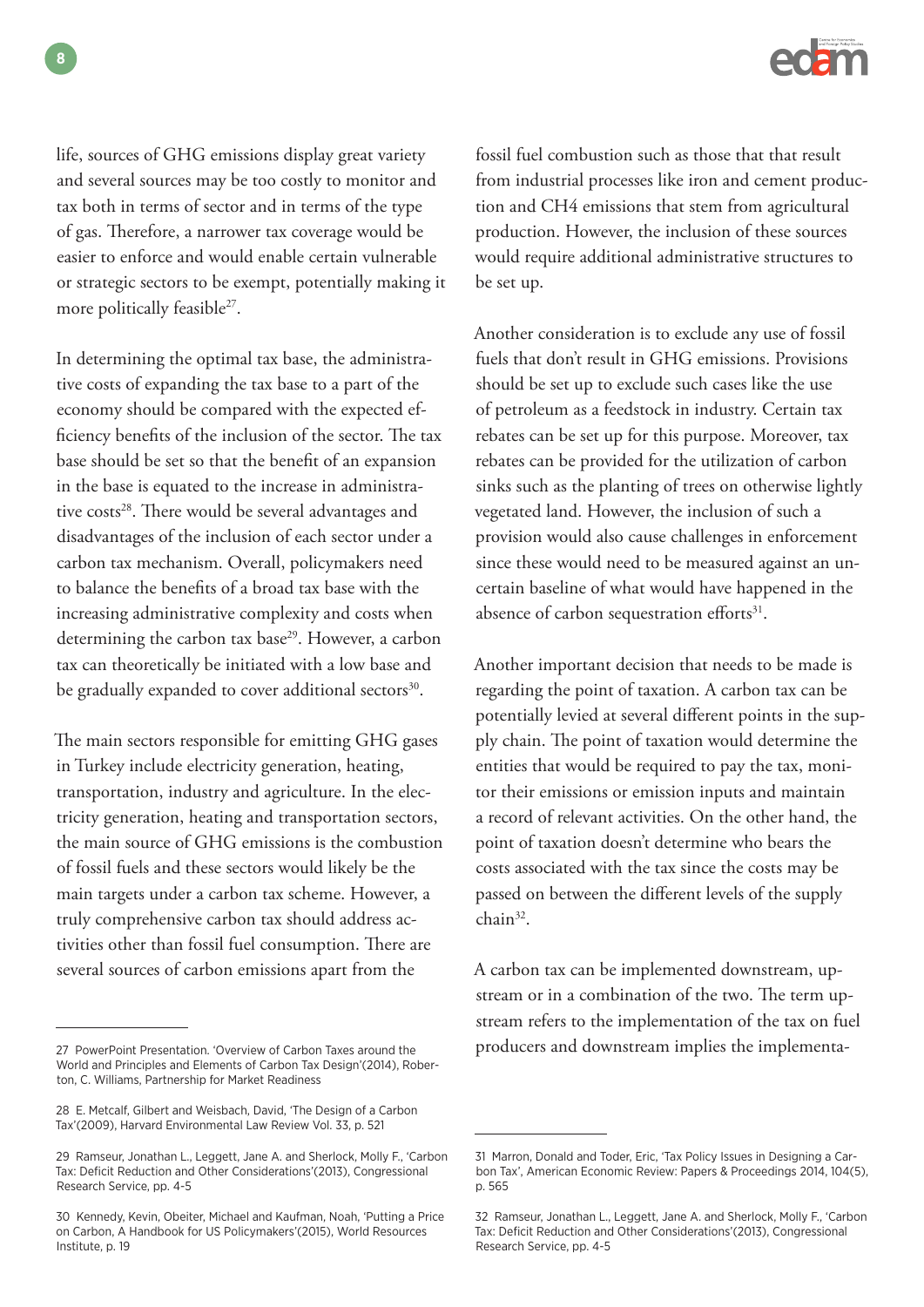

tion on the end users of energy<sup>33</sup>. There are different advantages and disadvantages of both approaches. Under an upstream approach, the tax would be levied before the emissions occur. In order to do this, the carbon content of fossil can be used as a proxy for emissions. On the other hand, under a downstream approach, the emissions themselves would be taxed with end-users paying a fee for each ton of GHG gases emitted into the atmosphere. In some sectors, there may be advantages for imposing a downstream carbon tax such as in the electricity generation sector<sup>34</sup>.

From a perspective of administrative simplicity, the tax should be levied upstream, at a point in the supply chain where there are relatively few taxable entities<sup>35</sup>. This point varies by fuel type and sector. The main fossil fuel sources that emit carbon in the country include coal, natural gas and petroleum. The options for taxing coal include taxing at the mines for domestic coal and taxing at the border for imported coal or taxing at the power plant level. Natural gas can be taxed either at the border or at the processor level. Lastly, petroleum products can be taxed on the imported crude oil as it enters the refinery or at the refinery level<sup>36</sup>.

|                                                      |                                                                     | Amount (kt of CO2<br>equivalent) | Percent of Total<br>Emissions |
|------------------------------------------------------|---------------------------------------------------------------------|----------------------------------|-------------------------------|
| <b>Fuel Combustion</b>                               |                                                                     |                                  |                               |
| Emissions                                            | <b>Energy Industries</b>                                            | 132248                           | 28,3%                         |
|                                                      | Manufacturing<br>industries and<br>construction                     | 70085                            | 15%                           |
|                                                      | Transport                                                           | 73700                            | 15,8%                         |
|                                                      | Residential/Commercial<br><b>Fuel Combustion</b>                    | 51178                            | 10,9%                         |
|                                                      | <b>Fuel Combustion in</b><br>Agriculture                            | 3173                             | 0,7%                          |
|                                                      | <b>Fugitive emissions</b><br>from fuels                             | 8719                             | 1,9%                          |
|                                                      | CO2 transport and<br>storage                                        | 0,13                             | $0\%$                         |
| <b>Emissions</b> from<br><b>Industrial Processes</b> | Mineral industry                                                    | 41884                            | 9%                            |
|                                                      | Metal industry                                                      | 12151                            | 2,6%                          |
|                                                      | Chemical industry                                                   | 3469                             | 0,7%                          |
|                                                      | Product uses as<br>substitutes for<br>ozone depleting<br>substances | 4917                             | 1,1%                          |
|                                                      | Non-energy<br>products from fuels<br>and solvent use                | 388                              | 0,1%                          |
| Agriculture                                          |                                                                     | 49522                            | 10,6%                         |
| <b>Waste Sector</b>                                  |                                                                     | 16114                            | 3,4%                          |
|                                                      | <b>Total Emissions</b>                                              | 467548.13                        | 100%                          |

### **Turkish GHG Emissions by Sector (2014)**

<sup>33</sup> Metcalf, Gilbert E., 'A Proposal for a U.S. Carbon Tax Swap, An Equitable Tax Reform to Address Global Climate Change'(2007), pp. 13-14

<sup>34</sup> Ramseur, Jonathan L. and Parker, Larry 'Carbon Tax and Greenhouse Gas Control: Options and Considerations for Congress'(2009), Congressional Research Service, pp. 26-27

<sup>35</sup> Center for Climate and Energy Solutions, 'Options and Considerations for a Federal Carbon Tax'(2013), p. 5

<sup>36</sup> Metcalf, Gilbert E., 'A Proposal for a U.S. Carbon Tax Swap, An Equitable Tax Reform to Address Global Climate Change'(2007), pp. 13-14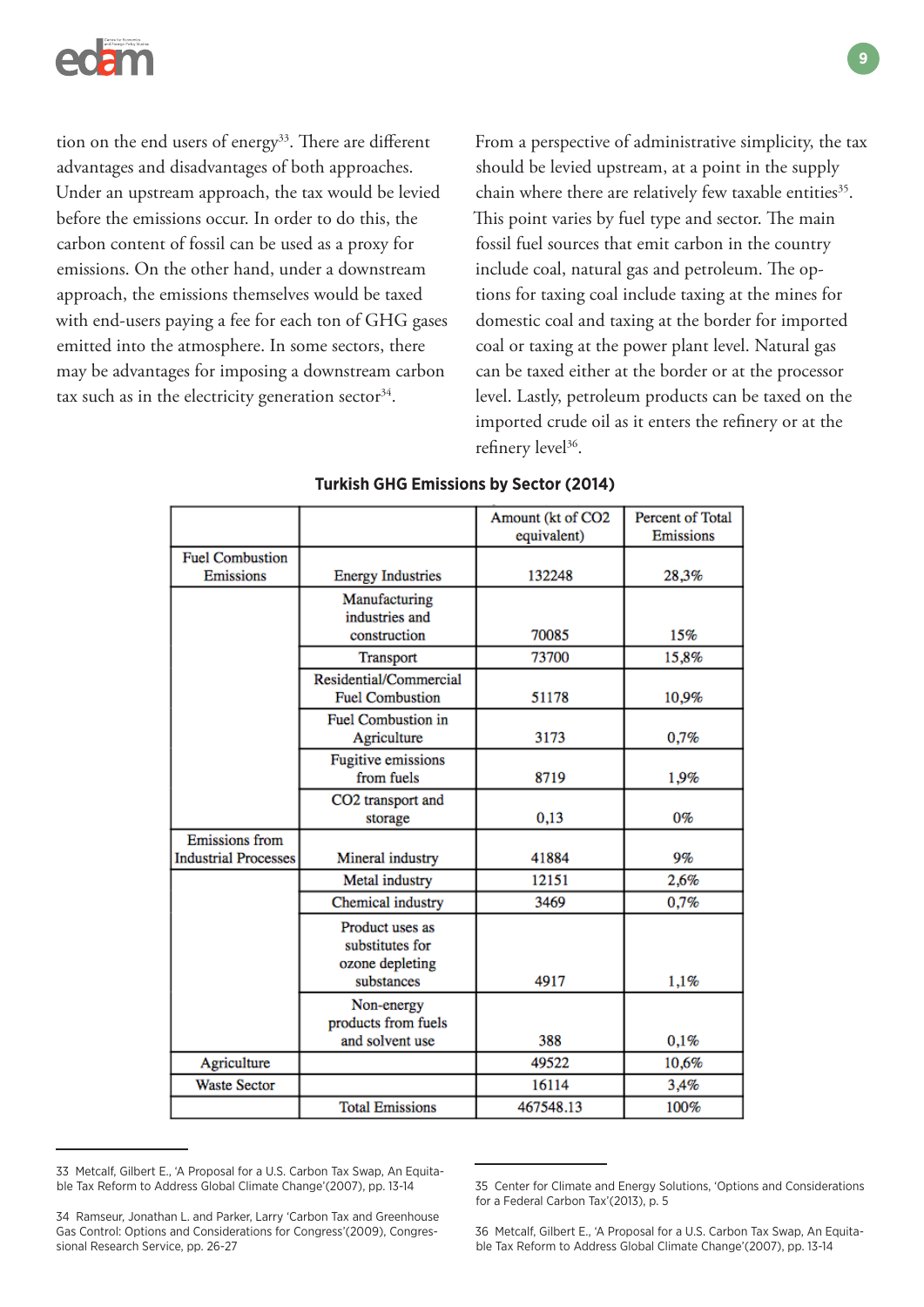GHG emissions caused by fossil fuel combustion made up around 72,5% of Turkey's total emissions for the year 2014. Therefore, around 72,5% of the country's emissions would be accounted for if only fossil fuel combustion is covered by the carbon tax. The main sectors responsible for fuel combustion emissions include the energy industry, manufacturing and construction industries, the transportation sector and the residential/commercial sectors.

Energy industry is the leading cause of fuel combustion emissions in the country, making up around 39% of the emissions caused by fossil fuel combustions and 28,3% of the country's total emissions $37$ . The main source of emissions in the energy industry is the electricity generation sector involving the power plants fueled by natural gas and coal. A large part of the emissions caused from the electricity generation sector can be attributed to coal based thermal power plants operating in the country. These would also be the plants most liable to a carbon tax due to their high carbon content. Thus, the application of the tax in the electricity generation industry should be an important component of the carbon tax design if the policy instrument is to be effective. According to the figures provided by the Turkish Electricity Transmis sion Company, the total number of licensed natural gas power plants active in the country is 233, the number of licensed power plants fueled by domestic coal is 29 and the number of power plants fueled by imported coal is 8. In addition to these, the number of power plants fueled by a mix of fossil fuels and the unlicensed thermal plants amounted to a total of 110, bringing the total amount of thermal power plants in the country to 380<sup>38</sup>. This number of power plants would be subject to a carbon tax if the point of taxation was selected as the power plants in the electricity generation sector making it a viable option from the perspective of administrative ease. Alternatively, the



fossil fuels used in the sector can be taxed at their production or at the border for the imported fuels.

The transportation sector is responsible for around 15,8% of the country's total emissions, mostly caused by the emissions from road transportation<sup>39</sup>. Utilizing a downstream approach in the transportation sector would be very hard due to many small sources of emissions on the end-user side. Therefore, it would be better to direct the program to where the fuels are produced or distributed<sup>40</sup>. This can be done at the refineries level where crude oil gets processed. There are currently four refineries in the country operating under the Turkish Petroleum Refineries Corporation(TÜPRAŞ)<sup>41</sup>. Currently, the level of taxation applied on gasoline in the country is among the highest in the European Union including the special exemption tax and the value added tax<sup>42</sup>. With the introduction of a carbon tax, a portion of these taxes can be restructured to reflect the carbon content of fossil fuels used.

<sup>37</sup> Turkish Statistical Institute, 'National Greenhouse Gas Inventory Report 1990-2014'(2016)

<sup>38</sup> Turkish Electricity Transmission Company, accessed from www.teias. gov.tr/yukdagitim/kuruluguc.xls on 12.9.2016

<sup>39</sup> Turkish Statistical Institute, 'National Greenhouse Gas Inventory Report 1990-2014'(2016)

<sup>40</sup> Kennedy, Kevin, Obeiter, Michael and Kaufman, Noah, 'Putting a Price on Carbon, A Handbook for US Policymakers'(2015), World Resources Institute, p. 19

<sup>41</sup> Turkish Petroleum Refineries Corporation Website, accessed from https://www.tupras.com.tr/en/rafineries on 13.9.2016

<sup>42</sup> Energy Market Regulatory Authority, 'Petroleum and LPG Market Pricing Report May 2016'(2016), p.7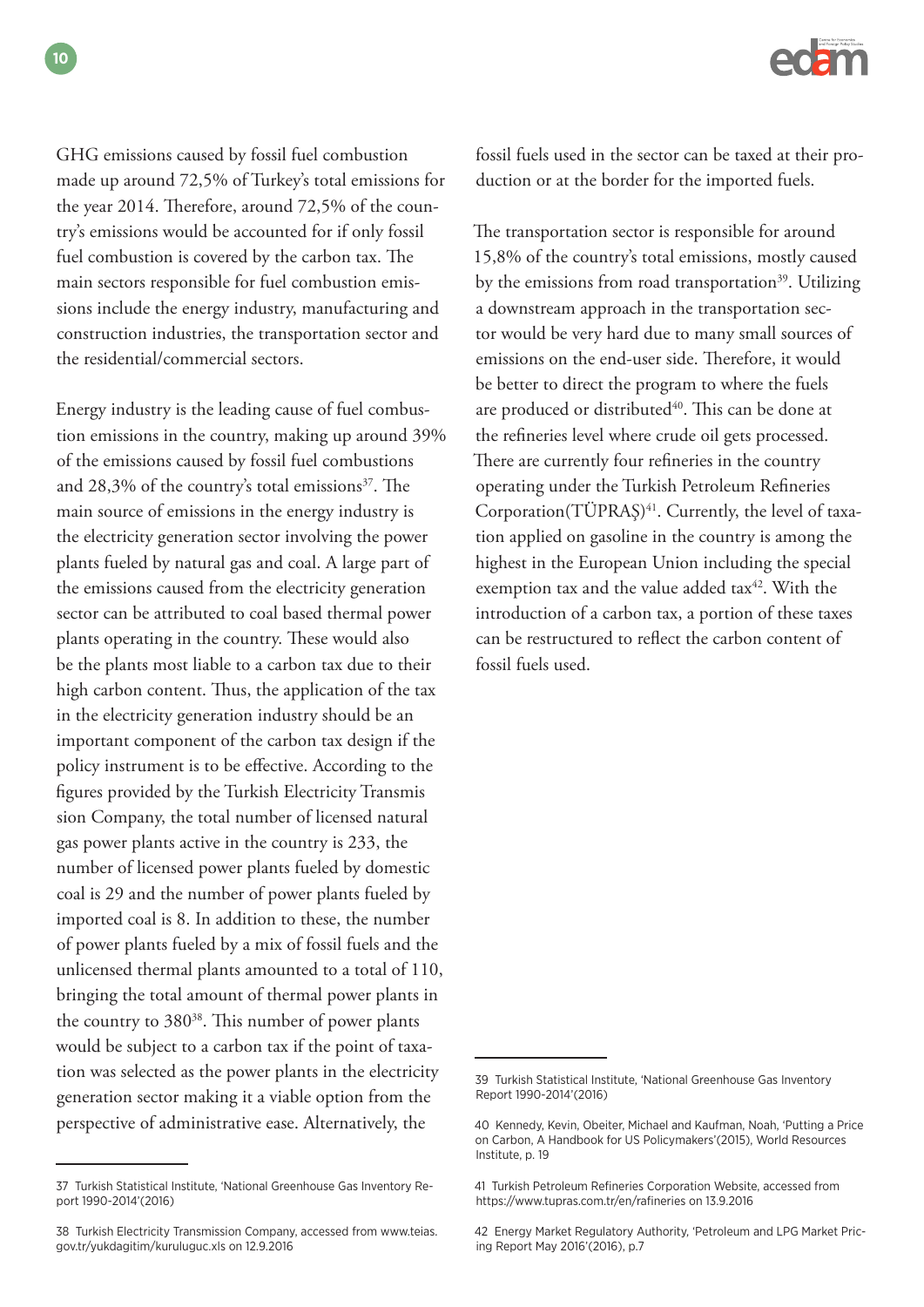

|                          | [GHG Emitted(kt of CO2 Equivalent)] |
|--------------------------|-------------------------------------|
| Road Transportation      | 67070                               |
| <b>Domestic Aviation</b> | 4090                                |
| Domestic Navigation      | 1350                                |
| Railways                 | 563                                 |
| Other                    | 628                                 |
| Total                    | 73700                               |

### **Emissions from Transportation by Transport Mode (2014)**

The fuel combustion emissions from the industrial sector accounted for 15% of the total emissions in 201443. The main sectors responsible from the industrial fuel combustion emissions include the nonmetallic minerals industry, iron and steel industry, the food processing industry and the chemicals industry

 among others. Many sources of industrial emissions are large facilities which can be taxed relatively effectively. On the other hand, smaller industrial sources that are more numerous may be harder to tax from an administrative standpoint, so these may be better addressed through an upstream approach at the point where the fuels are sold to the industrial customers<sup>44</sup>.

|                                          | [GHG Emitted (kt of CO2 Equivalent)] |
|------------------------------------------|--------------------------------------|
| Non-metallic minerals                    | 26948                                |
| Iron and Steel                           | 14132                                |
| [Food processing, beverages and tobacco] | 5028                                 |
| Chemicals                                | 4791                                 |
| Pulp, paper and print                    | 1687                                 |
| Non-ferrous Metals                       | 1311                                 |
| Other                                    | 16189                                |
| Total                                    | 70085                                |

### **Industrial Emissions from Fuel Combustion by Sector (2014)**

<sup>43</sup> Turkish Statistical Institute, 'National Greenhouse Gas Inventory Report 1990-2014'(2016)

<sup>44</sup> Kennedy, Kevin, Obeiter, Michael and Kaufman, Noah, 'Putting a Price on Carbon, A Handbook for US Policymakers'(2015), World Resources Institute, p. 19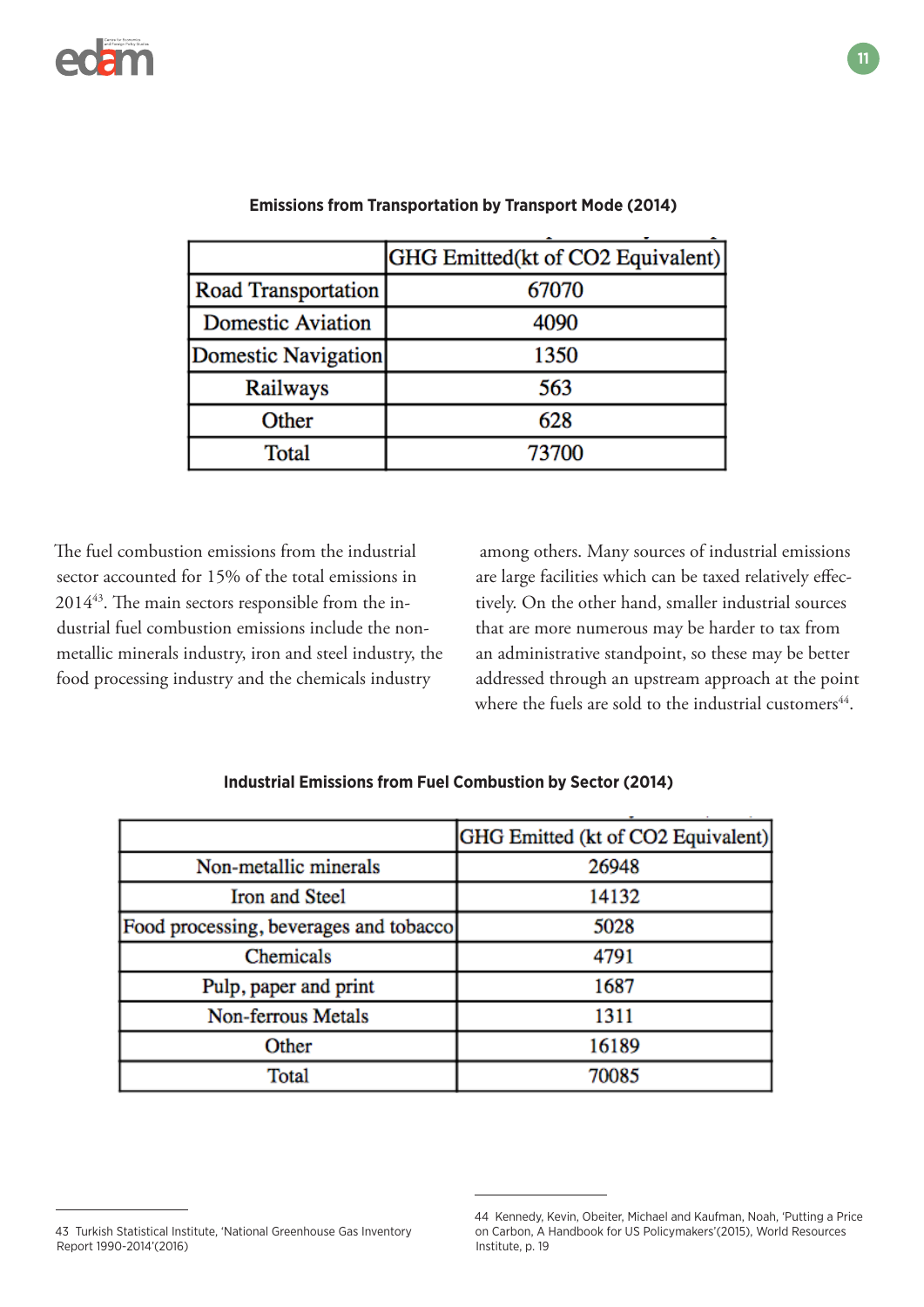

Fuel combustion emissions from the residential and commercial sectors also have an important part in the emissions mix in the country, amounting to around 10,9% of the total emissions. These emissions mostly result from the heating needs of the buildings. The main fuel used is natural gas, although significant amounts of coal is also being used. Like the transportation sector, the end users in the heating sector are much too numerous to be effectively taxed with a downstream approach. Therefore, a more upstream approach would be preferable in utilizing a carbon tax in this sector<sup>45</sup>. Taxing at the point of gas utility can be a preferable choice in this regard. Fossil fuels used for heating other than natural gas can be taxed at their sales.

CO2 is the most prevalent of the greenhouse gases and therefore most of the discussions regarding carbon pricing revolve around it. However, there are several other gases that considerably contribute to climate change. There may also be some cost effective opportunities for reducing emissions from gases other than CO2 such as CH4 and N2O among others. The inclusion of such gases should also be considered when forming a carbon taxation scheme.

| Gas (kt)                                         | CO <sub>2</sub> | <b>CH4 N2O</b> |      | Total                    |
|--------------------------------------------------|-----------------|----------------|------|--------------------------|
| <b>Energy Industries</b>                         | 131838          | 1.8            |      | 1.23 132248              |
| Manufacturing<br>industries and<br>construction  | 69855           | 3.2            |      | $\vert 0.15 \vert 70085$ |
| <b>Transport</b>                                 | 72999           | 14.1           | 3.80 | 73700                    |
| Residential/Commercial<br><b>Fuel Combustion</b> |                 |                |      | 48281 105.3 0.18 51178   |
| <b>Fuel Combustion in</b><br>Agriculture         | 3152            | 0.57           | 0.02 | 3173                     |

### **Fuel Combustion Emissions based on Gas (2014)**

### **Other Emission Souces Based on Gas (2014)**

| Gas(kt of CO2 Eq.)                            | CO <sub>2</sub> | CH <sub>4</sub>   | N <sub>20</sub> H <sub>FCs</sub> /P <sub>FCs</sub> /S <sub>F6</sub> | Total   |
|-----------------------------------------------|-----------------|-------------------|---------------------------------------------------------------------|---------|
| <b>Emissions from Industrial</b><br>Processes |                 | 55955 130.00 1808 | 4917                                                                | 62810   |
| Agriculture                                   |                 | 787.7 31054 17681 |                                                                     | 49521.8 |
| Waste                                         | 0.1             | 14258 1857        |                                                                     | 16114.4 |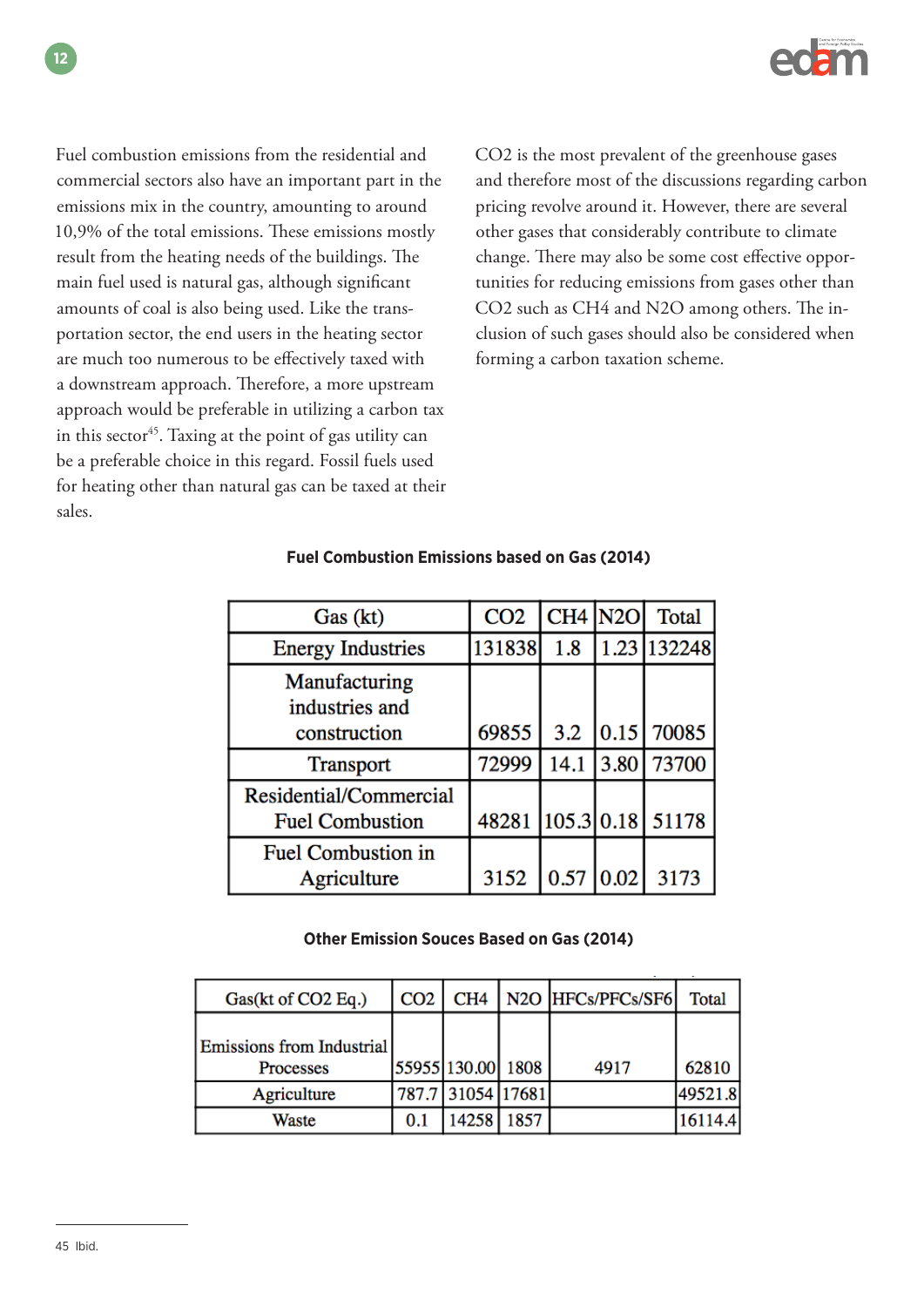

CO2 emissions make up around 82% of Turkey's total GHG emissions<sup>46</sup>. It can be seen from the tables above that CO2 emissions constitute an overwhelming part of the emissions caused from fuel combustion. However, when we look at other sources of emissions such as industrial processes, agriculture and waste, it is clear that gases like CH4 and N2O have an increased share. The inclusion of these gases under the coverage of the carbon tax would considerably increase the opportunities of GHG abatement made available by the carbon tax.

However, the inclusion of such gases would also bring several complications and administrative burdens. Firstly, the inclusion of these additional gases would expand the economic activities subject to the tax and bring additional administrative burdens. Another challenge would be to account for the varying impacts of these different gases in contributing to climate change. Each type of gas has a different capacity for trapping heat and as aa result, a different global warming potential. For example, a gram of CH4 has a global warming potential of between 28 to 36 times more compared to a gram of CO2 and N2O has a global warming potential of between 265 to 298 times more relative to  $CO2^{47}$ . A uniform tax would have to reflect these differences and be applied accordingly on these gases.

Emissions caused by industrial processes make up an important part of the country's emissions, contributing around 13,4% to the total emissions stock in 2014. The main sectors responsible for these emissions include the mineral industry (mostly cement production), the metal industry and the chemicals industry. Since most of these emissions are based on large facilities, they can be relatively easier to monitor. Moreover, agricultural emissions excluding fossil fuel combustion

46 Turkish Statistical Institute, 'National Greenhouse Gas Inventory Report 1990-2014'(2016)

made up 10,6% and the emissions from the waste sector make up around 3,4% of the country's total emissions<sup>48</sup>. These emissions can be hard to monitor since they arise from many small sources and the introduction of an additional tax on the agricultural sector may not be politically feasible.

A carbon tax covering the emissions from fossil fuel combustion in the country including the energy production industries, the industrial sector, the transportation sector, the residential/commercial sectors and the agricultural sector can account for 72,5% of the country's total emissions. If the emissions from industrial processes are to be included, this figure can rise to cover around 86% of the total emissions. However, the specific coverage of the tax may change if certain sectors are determined to be exempted from the tax. The inclusion of the agricultural emissions and the emissions from the waste sector would probably not be feasible.

### **UTILIZATION OF REVENUES**

Under any type of carbon tax design, there would be a considerable amount of revenues generated. One of the main decisions that needs to be made is how these revenues will be utilized. There are several options for using the carbon tax revenues that is being employed in various countries which have adopted the policy tool. However, each policy choice involves a trade-off between the various objectives pursued by the utilization of the carbon tax. These include realizing effective reductions in the country's GHG stock and transitioning to a low carbon growth pathway, minimizing the costs of the carbon tax on the general economy and alleviating the costs that will be borne by the most vulnerable groups in the society $49$ .

<sup>47</sup> United States, Environmental Protection Agency, accessed from https://www.epa.gov/ghgemissions/understanding-global-warmingpotentials on 13.9.2016

<sup>48</sup> Turkish Statistical Institute, 'National Greenhouse Gas Inventory Report 1990-2014'(2016)

<sup>49</sup> Ramseur, Jonathan L., Leggett, Jane A. and Sherlock, Molly F., 'Carbon Tax: Deficit Reduction and Other Considerations'(2013), Congressional Research Service, pp. 24-25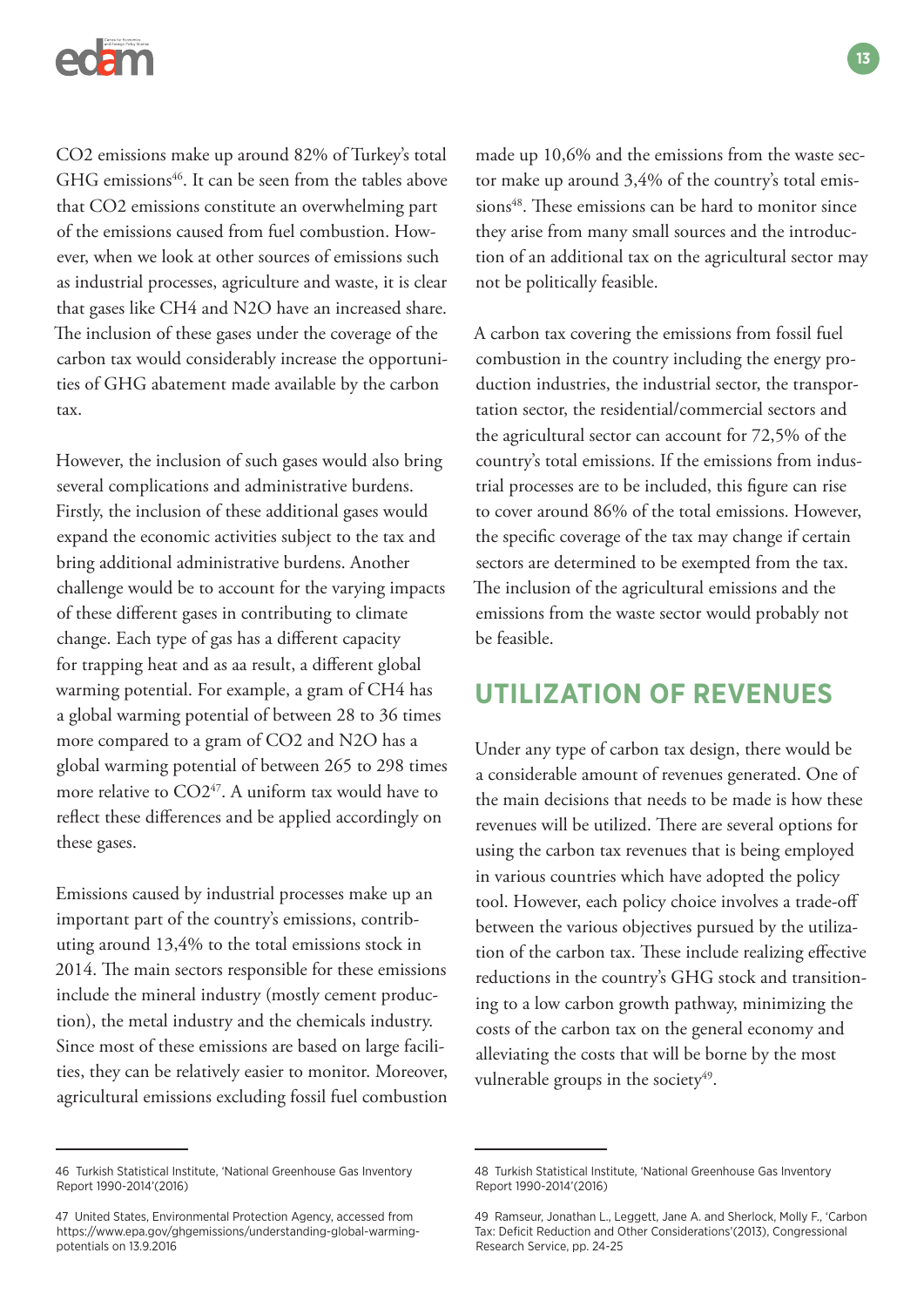

The options for the utilization of carbon tax revenues can be classified under three main categories. Firstly, the revenues generated can be used for the purpose of revenue recycling by various means to offset the additional tax burden borne on the economy. If all the revenue is recycled, the tax would be revenue neutral. Secondly, the revenues from a carbon tax can be incorporated into the general budget to be used for unspecified purposes or for addressing budget deficits. Finally, the revenues can be earmarked to be used for a specific purpose such as the promotion of low-carbon energy sources or addressing climate change adaptation needs. Naturally, a combination of the three categories is also possible and most of the carbon tax systems in the world use different mixes of the three options in their utilization of revenues.

| Options for Utilizing Carbon Tax Revenues |                                          |  |
|-------------------------------------------|------------------------------------------|--|
| <b>Revenue Recycling</b>                  | Corporate Tax Cuts                       |  |
|                                           | <b>Income Tax Cuts</b>                   |  |
|                                           | <b>Broad-based rebates</b>               |  |
|                                           | Rebates granted to low-income households |  |
|                                           | Energy price adjustments                 |  |
| Earmarking for a Specific Purpose         | <b>Renewable Energy</b>                  |  |
|                                           | <b>Energy Efficiency</b>                 |  |
|                                           | Technology Development/Deployment        |  |
|                                           | <b>Biological sequestration</b>          |  |
|                                           | Adaptation                               |  |
| Inclusion in the General Budget           |                                          |  |

### **Options for Utilizing Carbon Tax Revenues**

### **Revenue Recycling**

Revenue recycling is a popular way by which carbon tax revenues are being utilized across different carbon tax schemes in the world. The term refers to offsetting the impact of the carbon tax by reductions in other taxes or by other means of redistribution. If all of the revenue collected from a tax is returned to the businesses and individuals, the tax can be referred to as revenue neutral which means that the general tax

burden on the economy stays level after the introduction of the tax. A revenue neutral tax may be easier to enact and sustain compared to a policy choice that would increase the general tax levels applied on the economy. Also, carbon taxes are regressive policies that place higher burdens on lower-income segments of the society compared to the higher-income segments. Therefore, it is appropriate to provide some relief for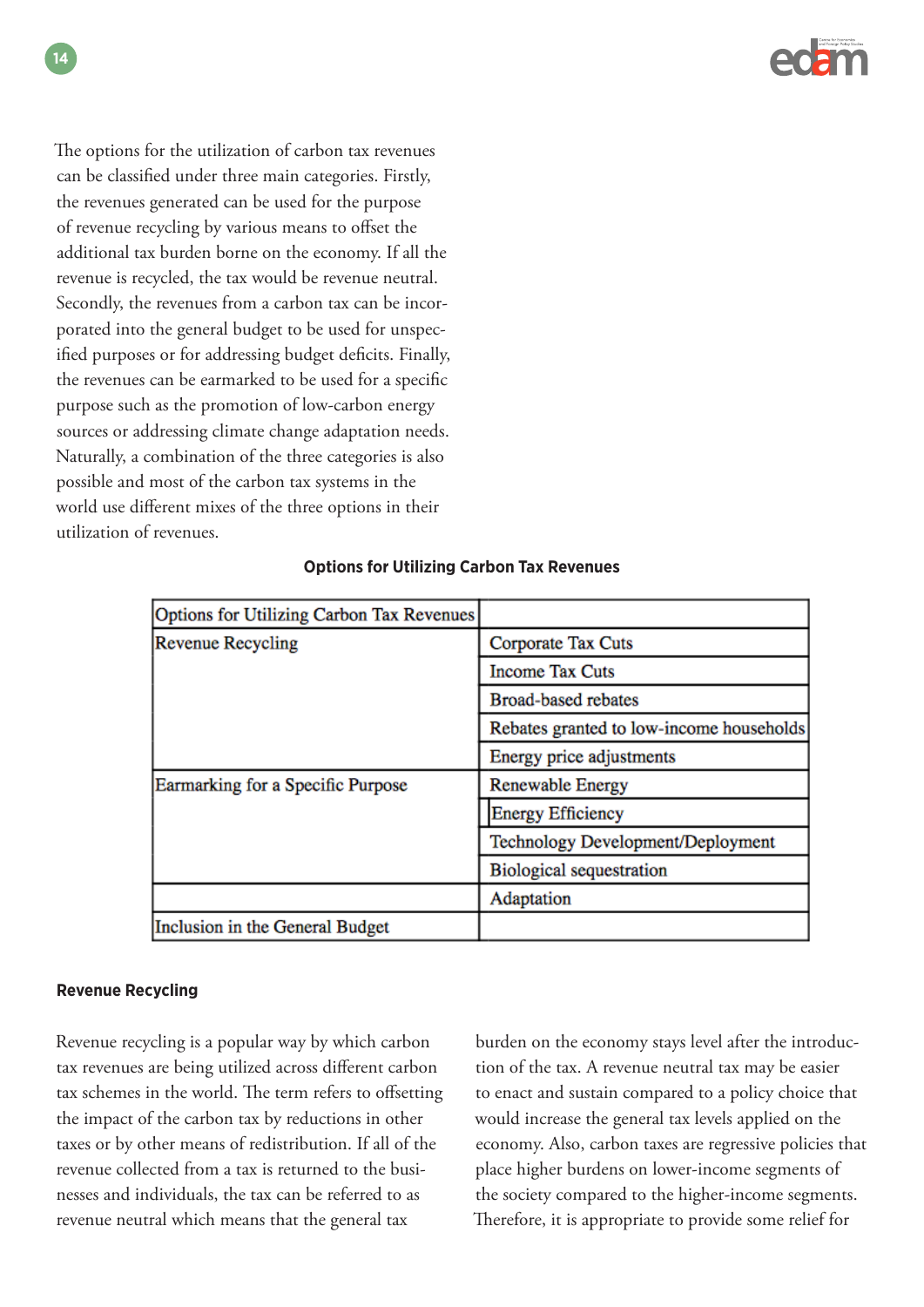

those segments of the society and some of the businesses that may be especially affected by the use of a portion of the revenues collected by the tax<sup>50</sup>.

Several carbon taxation systems in the world include revenue recycling measures. For example, the carbon tax designs in the North European countries of Finland, Sweden and Norway include such measures and the system in British Columbia enables 100% of the tax revenues to be returned to the economy<sup>51</sup>.

Revenue recycling can be carried on in a number of forms. However, there are five main methods that are utilized in different systems in some combination as identified by Carl and Fedor. These are corporate tax cuts, income tax cuts, broad based rebates, rebates granted to specified impacted groups and energy price adjustments<sup>52</sup>.

Utilization of corporate tax cuts for businesses is the most widespread form of revenue recycling used in carbon taxation schemes and is used in countries such as Sweden, Norway, Denmark and Switzerland. Corporate tax cuts can be applied either on payroll taxes or on profits. This approach is usually favored by economists as an efficient way to protect the competitiveness of businesses by cutting the costs of doing business in other areas<sup>53</sup>.

Income tax cuts granted to individuals is another method of revenue recycling that is widely used. Countries such as Sweden, Denmark and Finland have used this approach in their revenue recycling. The main options are to reduce existing income taxes within a bracket or to increase tax-free income exemp-

tion. Both of these options have low administrative costs and they can benefit an important part of the population that may be adversely affected from carbon pricing measures, especially if the tax cuts are implemented progressively.

Another option is to use broad based rebates provided for the whole society in order to recycle a portion of the revenues generated by a carbon tax. Such a system has been used in some other carbon pricing systems but Switzerland has been the only country to utilize this approach in combination with a carbon tax. A criticism of this approach is that it doesn't differentiate between households and individuals while some segments of the society would likely be a lot more affected from the carbon tax due to a number of reasons<sup>54</sup>.

Instead of utilizing broad based rebates, an alternative is to provide rebates specifically for targeted communities. These may be low-income households or households that may be particularly impacted from the effects of a carbon tax such as those whose livelihoods depend on coal mining or rural households with highly inelastic energy demand. Such a system has so far only been used in British Columbia with a payment being utilized on an annual basis with the amount based on the income level of households<sup>55</sup>.

Finally, adjustments in the energy prices are another alternative use of revenue recycling that has been favored in some carbon pricing systems such as Sweden. Adjustments in energy prices can involve reductions in electricity rates and existing fuel taxes or granting onbill rebates tied to energy consumption. This approach directly compensates consumers for the effects of the carbon tax on energy prices. However, since the original intent of carbon pricing policies is mainly to create effective price signals in the economy and particularly regarding the energy prices, such an approach can be

<sup>50</sup> Marron, Donald, Toder, Eric and Austin, Lydia, 'Taxing Carbon: What, Why and How?'(2015), Tax Policy Center, Urban Institute and Brookings Institution, p. 11

<sup>51</sup> Carl, Jeremy and Fedor, David, 'Tracking global carbon revenues: A survey of carbon taxes versus cap-and-trade in the real world'(2016), Energy Policy, Volume 96, p. 56

<sup>52</sup> Ibid.

<sup>54</sup> Ibid.

<sup>55</sup> British Columbia Government, accessed from http://www2.gov.bc.ca/ gov/content/taxes/income-taxes/personal/credits/climate-action on 10.9.2016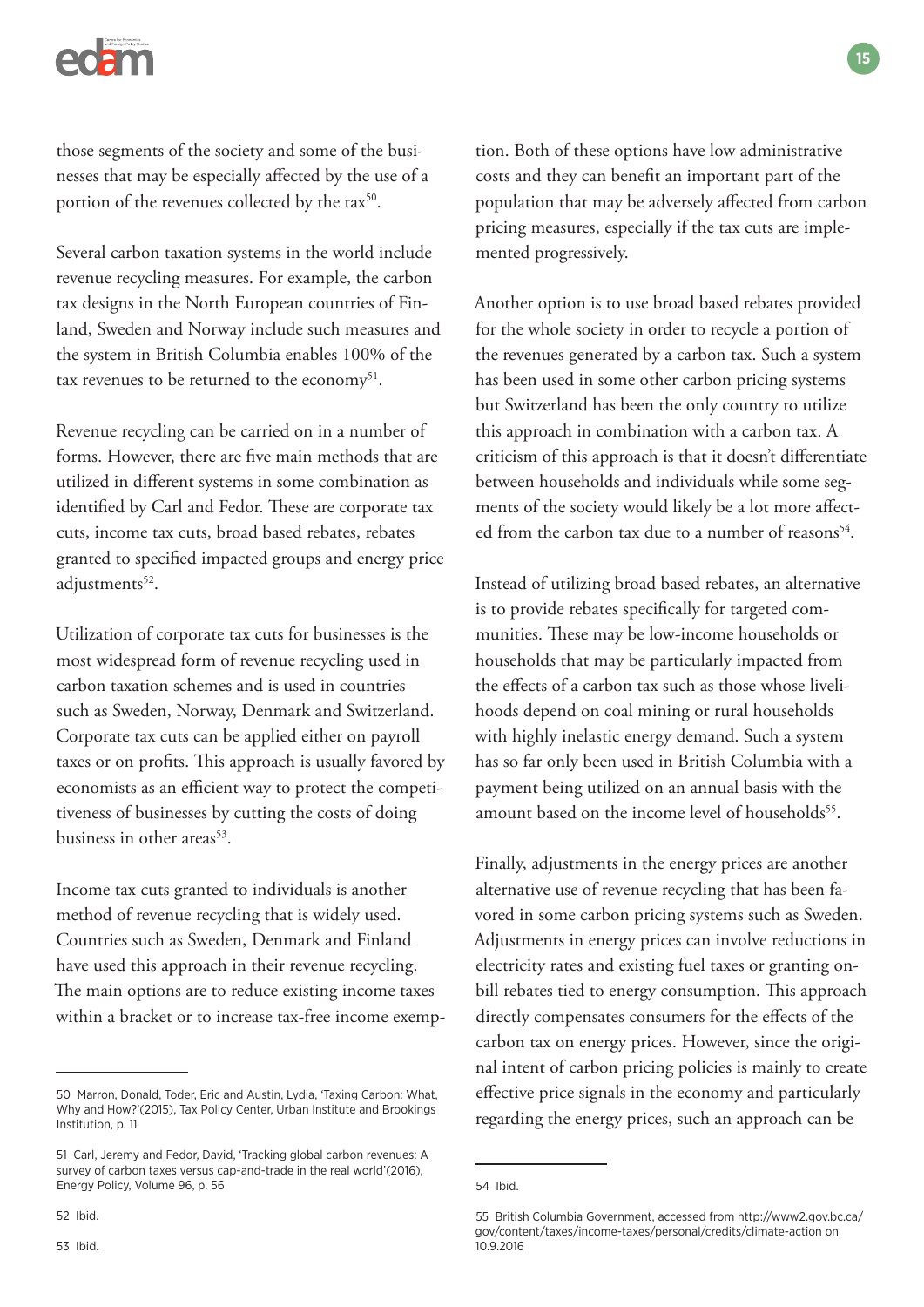considered as self-defeating<sup>56</sup>.

### **Earmarking for a Specific Purpose**

Alternatively, system can be set up to channel a portion of the revenues collected by the tax for use in a specific purpose. A popular option could be to use the revenues for aims related to climate change such as subsidizing renewable energy investments, promoting energy efficiency, promoting the development of low carbon technologies, biological sequestration and furthering climate change adaptation efforts<sup>57</sup>. Such an approach can be useful in helping to realize the vast investment needs in these areas and seems in line with the original intent of the carbon tax employment.

Such a linkage may be sensible from a political point of view but from an economic perspective an effective carbon tax would serve to reduce the need for such investments by incentivizing private research and development of clean energy<sup>58</sup>. Nevertheless, the utilization of a considerable share of carbon tax revenues for promoting low carbon growth would increase the effectiveness of the tax in reducing GHG emissions but could also cause the tax to be less feasible politically. It may make sense to earmark a portion of the revenues for spending in green growth but this hasn't been a very popular choice among the countries that have adopted a carbon tax. Reportedly, only 15% of the total carbon tax revenues are being spent on subsidizing green growth on a global scale<sup>59</sup>.



#### **Inclusion in the General Budget**

Finally, another option could be to include the carbon tax revenues in the general budget without any earmarking or revenue recycling. This approach can potentially be used by countries with budget deficits that view carbon taxation as a means to address fiscal problems. For example, the employment of a carbon tax is frequently pointed out as one of the potential solutions to the United States' budget deficit problem<sup>60</sup>. However, the use of carbon revenues in supplementing the general government budgets hasn't been a popular choice for governments that have enacted carbon pricing systems<sup>61</sup>.

In the study undertaken by Carl and Fedor, it has been shown that the use of carbon pricing revenues can be quite important in establishing the political feasibility of the pricing scheme. According to the results of the study, carbon pricing systems that have a large per capita impact tend to use carbon revenues in non-earmarked ways, returning most of the revenues collected by the tax through means of revenue recycling. The conclusion is that individuals and businesses may not support heavy carbon prices if the revenues are not used in a fiscally conservative manner<sup>62</sup>.

Redistributing income through changes in the overall tax system would be a preferable way to address the adverse distributive effects of the carbon tax instead of through adjustments in the internal design of the tax. Adjustments made the carbon tax such as providing exemptions for wide sectors run the risk of creating distortions in the economy between different sectors and may reduce the environmental benefits of the

<sup>56</sup> Carl, Jeremy and Fedor, David, 'Tracking global carbon revenues: A survey of carbon taxes versus cap-and-trade in the real world'(2016), Energy Policy, Volume 96, p. 57

<sup>57</sup> Ramseur, Jonathan L. and Parker, Larry 'Carbon Tax and Greenhouse Gas Control: Options and Considerations for Congress'(2009), Congressional Research Service

<sup>58</sup> Marron, Donald, Toder, Eric and Austin, Lydia, 'Taxing Carbon: What, Why and How?'(2015), Tax Policy Center, Urban Institute and Brookings Institution, p. 12

<sup>59</sup> Carl, Jeremy and Fedor, David, 'Tracking global carbon revenues: A survey of carbon taxes versus cap-and-trade in the real world'(2016), Energy Policy, Volume 96, p. 54

<sup>60</sup> Ramseur, Jonathan L., Leggett, Jane A. and Sherlock, Molly F., 'Carbon Tax: Deficit Reduction and Other Considerations'(2013), Congressional Research Service, p. 1

<sup>61</sup> Carl, Jeremy and Fedor, David, 'Tracking global carbon revenues: A survey of carbon taxes versus cap-and-trade in the real world'(2016), Energy Policy, Volume 96, pp. 50-51

<sup>62</sup> Carl, Jeremy and Fedor, David, 'Tracking global carbon revenues: A survey of carbon taxes versus cap-and-trade in the real world'(2016), Energy Policy, Volume 96, pp. 50-51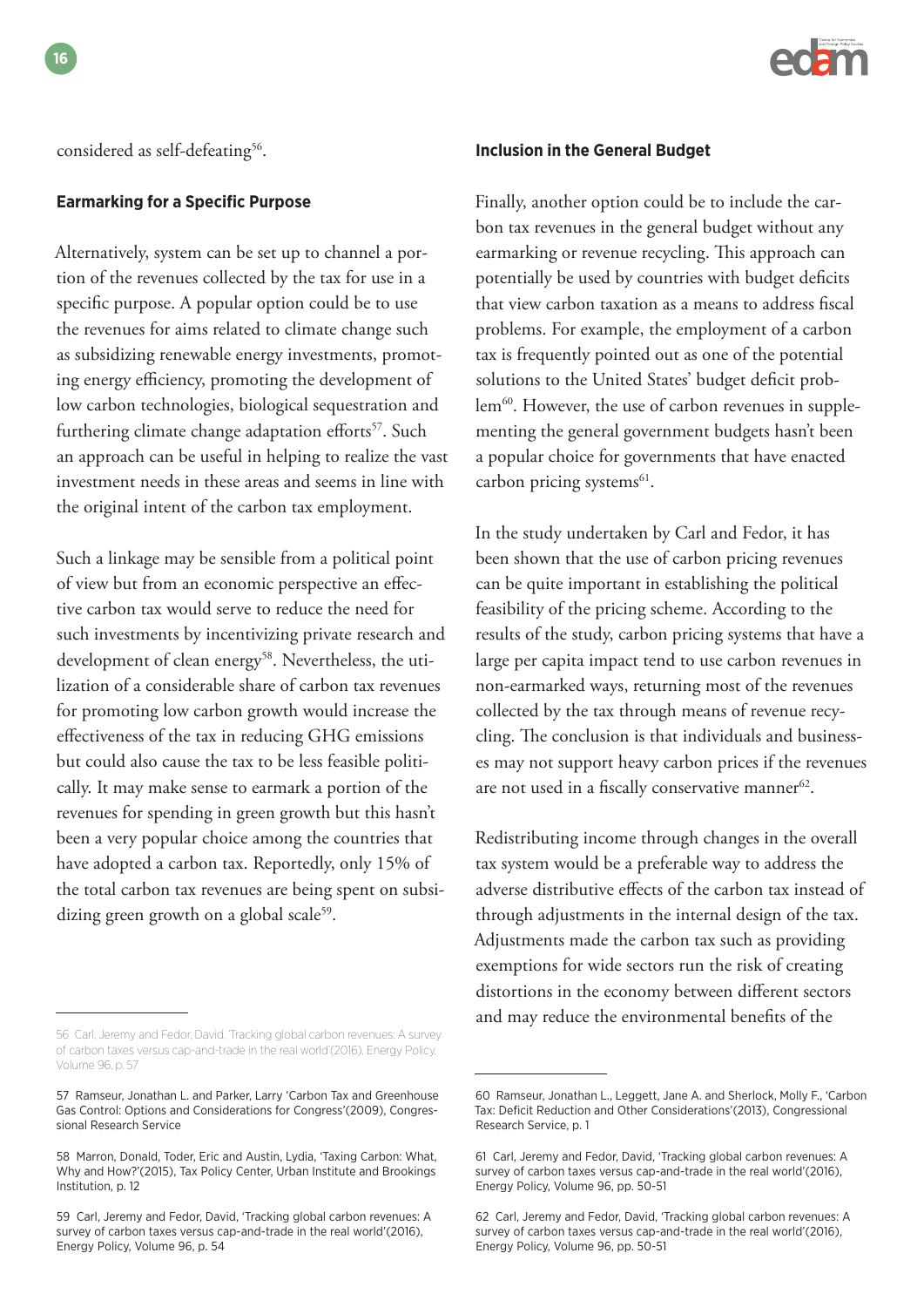

 $\text{tax}^{63}$ .

Therefore, for a carbon tax employed in Turkey, the ideal approach would be to include as little exemptions as possible and instead compensate such sectors through means of revenue recycling. For this purpose, the utilization of corporate tax cuts would be a preferable choice to offset any potential impacts of the tax by incentivizing other targets such as the creation of employment opportunities. Providing income tax cuts for individuals would also be a good option in order to redistribute a portion of the revenues collected by the tax to the society. This redistribution should be done progressively as the effects of the tax are most likely to be regressive, impacting lower income groups relatively more than higher income groups. Providing direct rebates to the general population or to targeted groups can also be an option. In particular, special provisions should be provided for the segments of the society that may be most affected in a negative way. Making adjustments in the energy prices is not advised since such an approach would serve to defeat the main purpose of the carbon tax which is to reflect the costs of carbon emissions in the energy prices. Finally, a portion of the tax revenues can be earmarked for spending in low-carbon growth. However, utilizing the bulk of the revenues in this way would not be advised especially if the tax is initiated at a relatively high level due to reasons of political feasibility and sustainability.

Currently, there are a number of taxes that are being applied on energy products in the country. The introduction of a carbon tax can help reform this system by making it more directed toward penalizing the utilization of carbon intensive modes of production. If proper revenue cycling measures are used, such an approach wouldn't inflict too much additional burden on the economy. Corporate and income taxes are neutral taxes in the sense that they don't incentivize a desired outcome. Therefore, substituting a portion of these taxes for a carbon tax would make sense from an economic point of view.

# **THE ISSUE OF CARBON LEAKAGE**

Most carbon pricing regimes in the world employ some form of exemptions for certain sectors. As we have seen, several sectors may be exempted from a carbon tax scheme due to a number of reasons such as practical difficulties in implementation and high transaction costs. However, an additional motivation for providing exemptions for certain sectors is the issue of carbon leakage<sup>64</sup>. Whenever the concept of carbon pricing is raised, one of the first concerns that come to mind is carbon leakage. The concept refers to the loss of competitiveness in an economy due to stringent climate change policies which result in businesses moving their production to other countries, preventing any changes in the global stock of GHG emissions regardless of any domestic emissions reductions.

Concerns regarding competitiveness can especially be relevant for energy intensive and trade exposed industries in a country. Carbon intensive industries may be adversely affected and request some kind of compensation to be provided under the policy scheme. Several mechanisms can be effectively established to address the issue but these also run the risk of undermining the effectiveness of the carbon tax in creating GHG reduction opportunities. Therefore, it is advised that such exemptions should be used in the initial phase of the implementation of a carbon tax but they should gradually be diminished over the years as the economy adjusts<sup>65</sup>.

The World Bank offers three main mechanisms by which to address the fears of carbon leakage and

<sup>64</sup> World Bank Group and Ecofys, 'State and Trends of Carbon Pricing'(2015), p. 78

<sup>63</sup> E. Metcalf, Gilbert and Weisbach, David, 'The Design of a Carbon Tax'(2009), Harvard Environmental Law Review Vol. 33, p. 514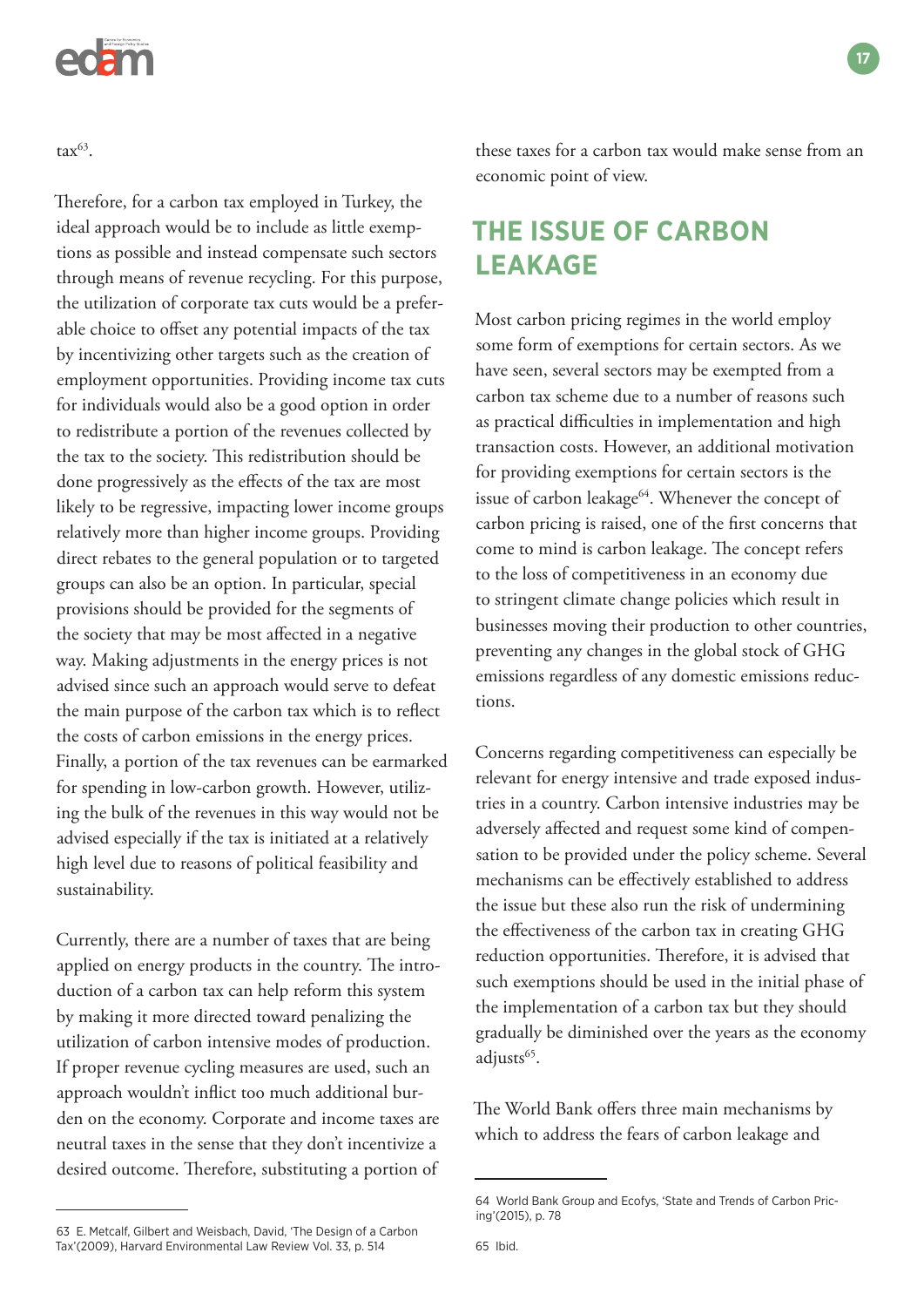

competitive disadvantage. These are the application of partial or full exemptions for certain sectors or firms, the application of rebates and the employment of border carbon adjustment measures<sup>66</sup>.

A way to address the problem of carbon leakage is to straight up provide exemptions for selected sectors. Such measures are most likely to be employed on energy intensive sectors that would be most affected from rising energy prices and face with reduced competitiveness in the international arena. These sectors can be made fully exempt from the tax or be obliged to pay reduced rates<sup>67</sup>.

A second method includes transferring some of the carbon tax revenues back to the affected industries through reducing other taxes paid by the industry, or by providing other subsidies. This approach is the most commonly adopted in the countries that have a carbon tax regime. The purpose is to discourage GHG emissions while keeping the overall tax liability faced by the businesses level. The tax rebates or subsidies can be provided based on different factors. For example, the UK Climate Change Levy bases the subsidies provided for the businesses on the creation of employment opportunities and in the case of the Swedish NOx tax, the subsidies are provided based on economic output<sup>68</sup>. Such rebates and subsidies can encourage businesses to sustain their production as the energy costs go up and can help reduce the risk of the loss of employment<sup>69</sup>.

The final proposal for addressing carbon leakage involves the utilization of border carbon adjustments. A border tax adjustment approach would tax imports of carbon-intensive goods into the country from regions

68 Ibid.

with less stringent mitigation policies at a level that would reflect the difference in regulation between the two countries. Specific energy intensive sectors can be chosen and import tariffs can be employed on those sectors. Also, rebates can potentially be provided to exporters<sup>70</sup>. However, this approach is hard to implement in practice since many countries are employing a number of measures to promote climate change efforts such as subsidies to renewable energy which can't be easily quantified into a carbon price<sup>71</sup>. Also, it must be noted that the employment of such a policy may lead to disputes between countries concerning the legislative framework of the World Trade Organization. Due to these difficulties, the employment of border tax adjustments is not the most feasible policy option in addressing trade competitiveness and leakage issues.

In Turkey, there are several energy intensive industries that may be deemed central to the economy such as the cement production and steel industries. Policymakers may decide to include certain provisions to protect such industries from the adverse impacts of a carbon tax. However, in doing so, introducing excessive exemptions to these sectors should be avoided and they should instead be incentivized mainly through other means such as by reductions in other taxes such as the corporate tax.

# **EQUITY CONSIDERATIONS**

There are also other legitimate equity concerns that should be in consideration when designing a carbon tax. The equity of a tax can be assessed by looking at how the burden of the tax is likely to be distributed between different parties in the economy. The equity concerns that a carbon tax can arise are classified under the subclasses of vertical, horizontal, individual

<sup>66</sup> World Bank Group, 'Carbon Leakage, Theory, Evidence and Policy Design'(2015), Partnership for Market Readiness, pp. 40-41

<sup>67</sup> Ibid.

<sup>69</sup> C. Morris, Adele and Mathur, Aparna, 'A Carbon Tax in Broader US Fiscal Reform: Design and Distributional Issues'(2014), Center for Climate and Energy Solutions, p. 36

<sup>70</sup> World Bank Group, 'Carbon Leakage, Theory, Evidence and Policy Design'(2015), Partnership for Market Readiness, pp. 40-41

<sup>71</sup> C. Morris, Adele and Mathur, Aparna, 'A Carbon Tax in Broader US Fiscal Reform: Design and Distributional Issues'(2014), Center for Climate and Energy Solutions, p. 36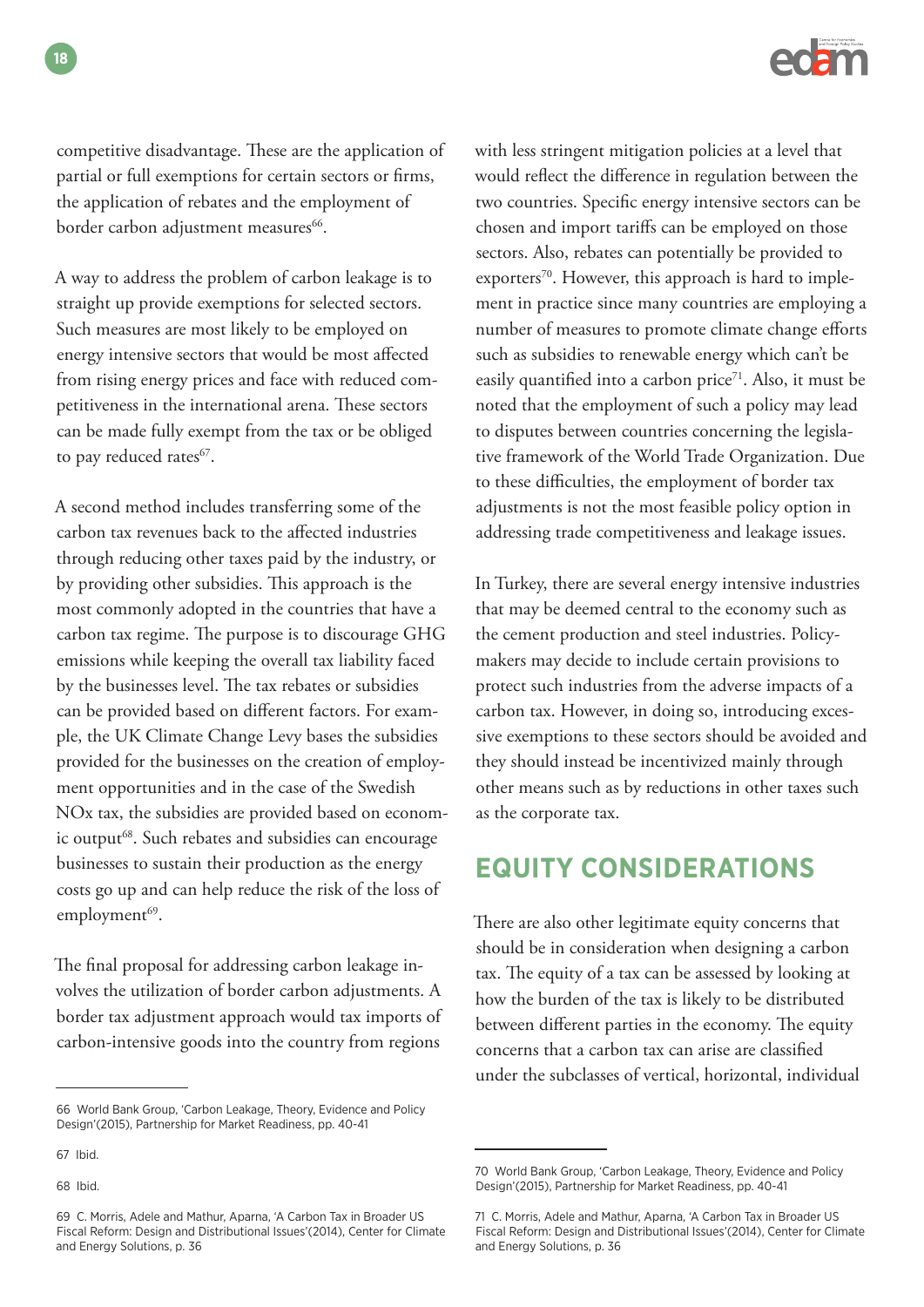

and generational equity by Ramseur et al72.

Vertical equity suggests that those with the greater ability should bear more of the tax burden. It is generally accepted that the main economic impact of increased taxes on energy would be borne mostly by the end-users of energy and the households due to higher prices of energy and other related goods. Carbon taxes are generally regarded to be regressive in the absence of specific provisions aimed at revenue redistribution. This is because lower-income households generally spend a higher percent of their income on energy related expenses compared to higher income households. In addition, certain regions and communities that depend heavily on the use of fossil energy may be particularly affected. Increased vertical equity can be achieved through adding various design elements accompanying the carbon tax such as reductions in other taxes such as the income tax or redistribution of a portion of the funds to low-income households or other specified groups. This redistribution can be made through various means such as lump-sum rebates or targeted energy assistance<sup>73</sup>.

Vertical equity would be an important concern in Turkey where 29,4% percent of the country lived below the poverty line in 2014 according to the figures provided by the Turkish Statistical Institute<sup>74</sup>. Also, a large number of families in Turkey continue to use coal in households as a means of heating. Since 2003, the government has been providing welfare assistance to the low-income families in the form of coal to tend to their heating needs. It is reported that around 19,2 million tons of coal have been distributed to the families between the year 2003 and 201475. Report-

edly, around 2,25 million families had benefited from the coal assistance just for the year  $2013^{76}$ . A carbon tax can also potentially have a substantial impact on the communities sustained by coal mining which are geographically concentrated. Therefore, transitional assistance should also be offered to such communities vulnerable to the effects of a carbon tax. Since these issues are related to welfare, several revenue recycling options discussed in the previous parts of the paper should be utilized to compensate for any negative effects of the carbon tax. An effective way to provide compensation for any potential losses in employment in carbon intensive industries could involve investing in job training $77$ .

**19**

Horizontal equity, on the other hand, refers to whether taxpayers with similar characteristics receive an equivalent tax treatment. Concerns about horizontal equity may arise if there is a large disparity between the tax obligations of different sectors of comparable size. To address this, the carbon tax should be applied as uniformly as possible across the economy with as little exceptions as possible<sup>78</sup>.

The concept of individual equity refers to the argument that any taxes an individual is obligated to pay should be commensurate with the benefit the individual receives from the taxed activity. A carbon tax can be classified under this category since the benefits of removing a level of GHG gases from the atmosphere that would otherwise be emitted can be seen as a public good, benefiting the whole of society<sup>79</sup>.

Lastly, generational equity refers to the conviction that the burdens and benefits arising from governmental

<sup>72</sup> Ramseur, Jonathan L., Leggett, Jane A. and Sherlock, Molly F., 'Carbon Tax: Deficit Reduction and Other Considerations'(2013), Congressional Research Service, pp. 19-21

<sup>73</sup> Center for Climate and Energy Solutions, 'Options and Considerations for a Federal Carbon Tax'(2013), p. 4

<sup>74</sup> Turkish Statistical Institute, accessed from http://www.tuik.gov.tr/ PreTablo.do?alt\_id=1013 on 27.8.2016

<sup>75</sup> Türkiye Kömür İşletmeleri Kurumu, 'Kömür Sektör Raporu(Linyit) 2014'(2015), p. 52

<sup>76</sup> Hürriyet, 7.11.2014, 'Kömür yardımı 3.5 kat arttı', accessed from http:// www.hurriyet.com.tr/komur-yardimi-3-5-kat-artti-27532373 on 10.9.2016

<sup>77</sup> Kennedy, Kevin, Obeiter, Michael and Kaufman, Noah, 'Putting a Price on Carbon, A Handbook for US Policymakers'(2015), World Resources Institute, pp. 26-27

<sup>78</sup> Ramseur, Jonathan L., Leggett, Jane A. and Sherlock, Molly F., 'Carbon Tax: Deficit Reduction and Other Considerations'(2013), Congressional Research Service, pp. 19-21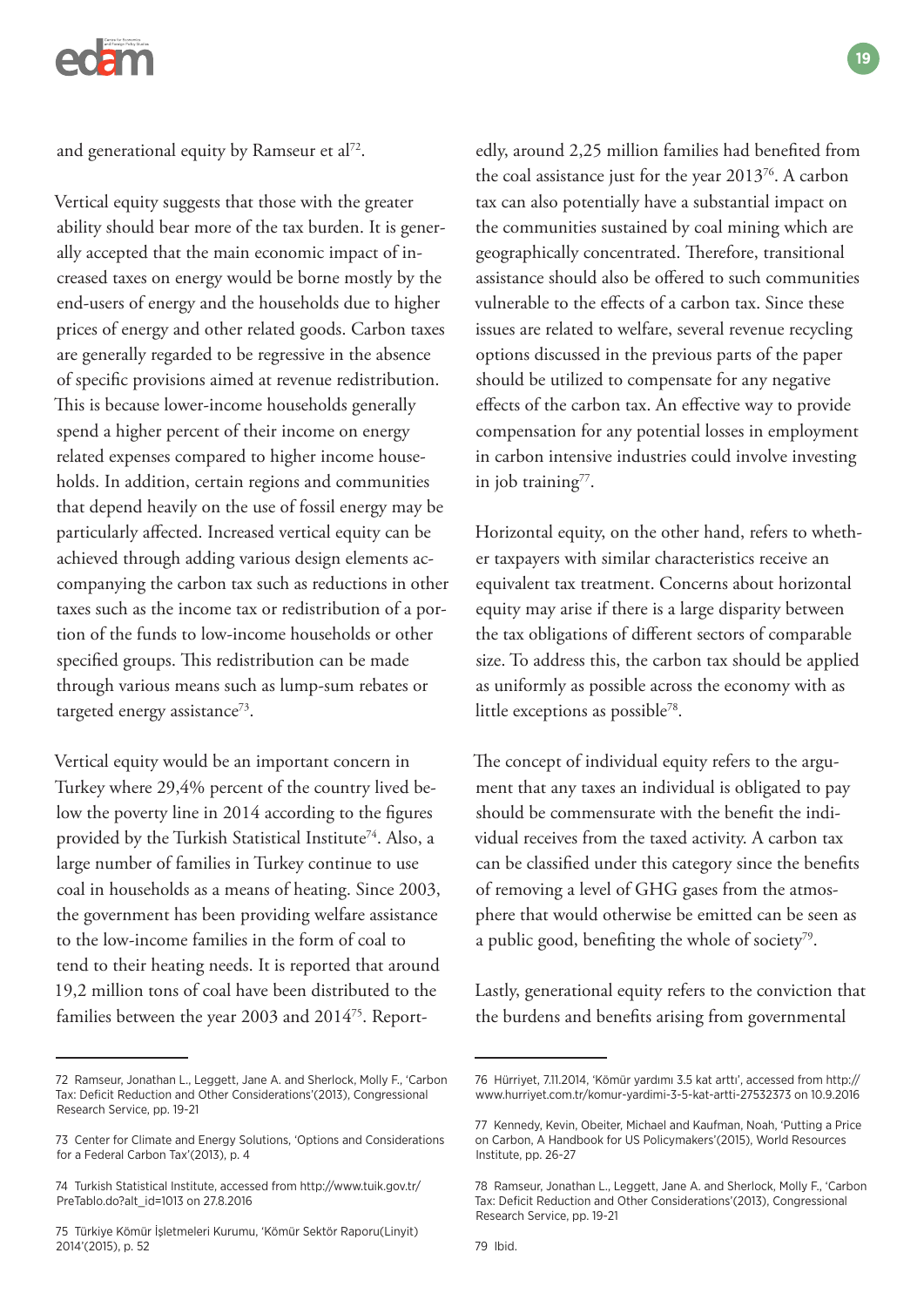policies should be fairly distributed across generations. These concerns are relevant in the case of human induced climate change since the effects of the GHG gases emitted today will continue to cause harm to several future generations to come. Therefore, as other policy alternatives aimed at climate change mitigation, the employment of a carbon tax can help in promoting intergenerational equity by reducing the future effects of climate change<sup>80</sup>.

# **CHALLENGES DURING THE IMPLEMENTATION OF THE TAX**

There are also challenges that will be faced after the design of the tax is finalized and it comes into effect. One of these will be to accurately assess the impacts of the tax so that appropriate modifications can be made whenever necessary. Countries are likely to face significant practical challenges during the implementation of the carbon tax related to gathering data on current and projected emissions and monitoring reporting and verification of emissions(MRV). Therefore, increasing technical and institutional capacity would be crucial in ensuring an effective carbon tax regime<sup>81</sup>.

Often times, projected emission reductions from a policy tool can prove to be less or more than anticipated resulting in economic and environmental outcome that diverge from initial predictions. Therefore, an adjustment mechanism should be included in the policy mechanism that would allow minimizing the disruptive and unplanned changes. Certain time intervals can be determined by which the results of the policy tool can be assessed and according changes be made if needed<sup>82</sup>. Such a mechanism would require a strong

**20**

monitoring mechanism to be established in order to properly assess the effects caused by the employment of the policy tool.

As a European Union candidate country, Turkey has been considering in joining the EU-ETS program for some time. Turkey's capacity in measuring emissions has considerably increased in the recent years with the country's preparations to conform its climate change legislation to that in the European Union. For this end, Turkey has been working on setting up a system for the monitoring and verification of its GHG emissions in collaboration with the Partnership for Market Readiness since the year 201183. Within the scope of the project, a preliminary assessment for a pilot carbon market program has been going on with mainly the electricity generation sector, refineries and cement manufacturing sectors being targeted. As of 2015, the preparations for setting up a GHG monitoring, review and verification system had been going on in 18 power plants, 1 refinery and 5 cement factories as part of the project $84$ .

Turkey adopted the Regulation on Monitoring of Greenhouse Gas Emissions in 2012, aimed at regulating the principles and procedures of on the monitoring, verification and reporting of the GHG gases originating in the country. Under the legislation, several entities will be compelled to monitor and report their emissions such as facilities with thermal power equal to or higher than 20 MW, oil refineries and certain steel and iron production facilities<sup>85</sup>.

Carrying on with the efforts to monitor its GHG emissions will be important for Turkey whether it chooses to opt for a carbon tax, a carbon trading mar-

<sup>80</sup> Ibid.

<sup>81</sup> Wang, Xueman and Murisic, Maya, 'Towards a Workable and Effective Climate Regime, Chapter 19: Taxing carbon: Current state of play and prospects for future developments'(2015), World Bank, p. 275, accessed from http://voxeu.org/sites/default/files/file/wang%20and%20murisic. pdf on 3.8.2016

<sup>82</sup> Kennedy, Kevin, Obeiter, Michael and Kaufman, Noah, 'Putting a Price on Carbon, A Handbook for US Policymakers'(2015), World Resources Institute, pp. 21-22

<sup>83</sup> Ministry of Environment and Urbanization, accessed from https:// www.csb.gov.tr/db/iklim/editordosya/file/PMR.pdf on 23.7.2016

<sup>84</sup> Partnership for Market Readiness Website, accessed from https:// www.thepmr.org/system/files/documents/Turkey\_PMR%20Project%20 Implementation%20Status%20Report..pdf on 11.9.2016

<sup>85</sup> Partnership for Market Readiness, 'Market Readiness Proposal Under the Partnership for Market Readiness Programme Turkey'(2013), pp. 40-41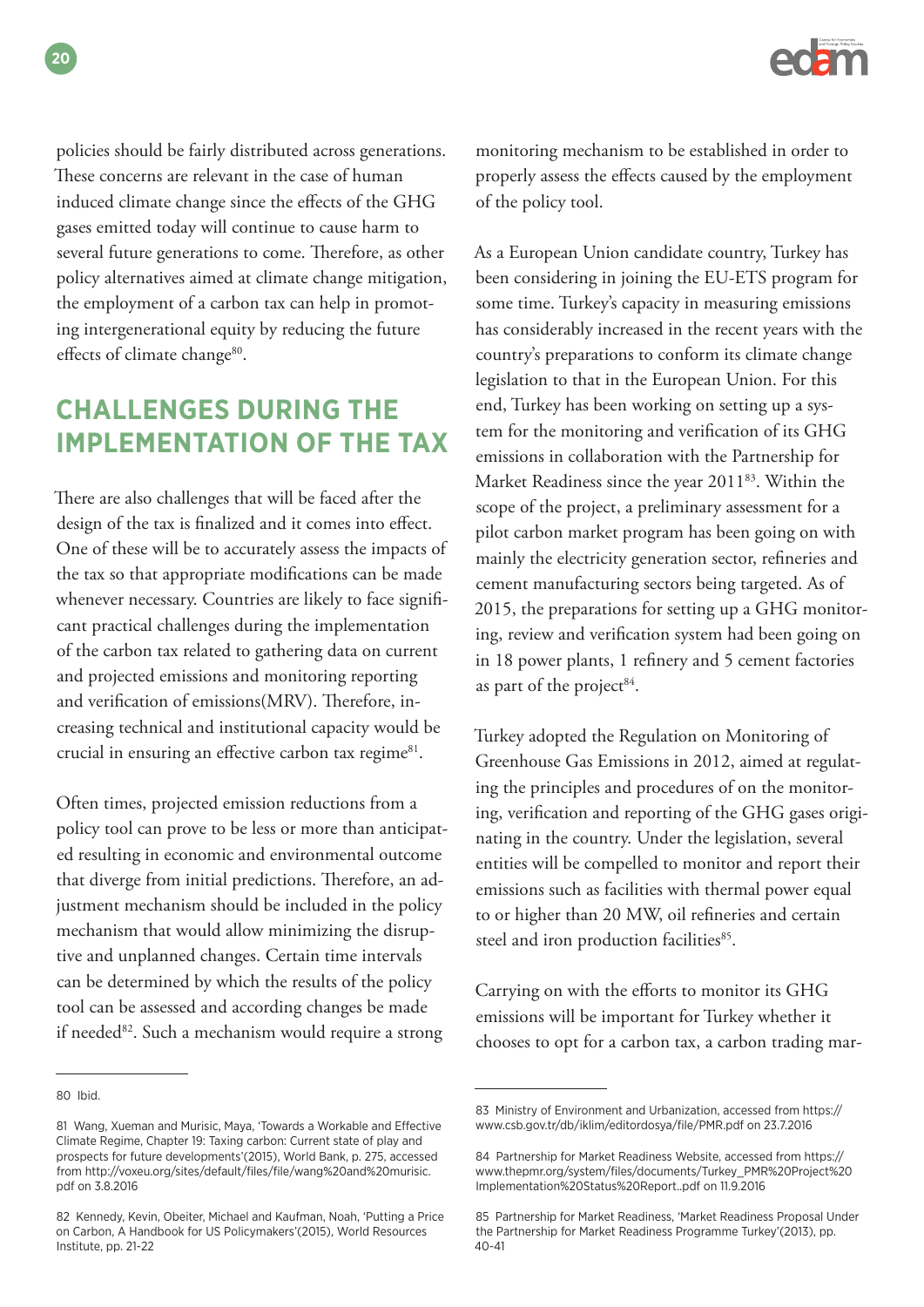

ket or a combination of the two policy options.

# **INCLUDING THE PUBLIC IN THE DECISION-MAKING PROCESS**

For any policy mechanism to be successful, it is important to have the support of the general public. Generally speaking, new taxation policies are not very popular among the citizens since they can potentially increase the financial burdens of households and negatively impact businesses. Any type of additional tax policy is initially likely to be unpopular among the citizens even if it is designed to be revenue neutral. Carbon taxation is such a policy that can have significant impacts on the economy as a whole. A carbon tax is especially likely to elicit strong opposition from certain stakeholders such as coal based power plant owner and energy intensive manufacturers.

Therefore, it is important to take measures aimed at promoting public support for the policy tool both before and after its launch. To this end, several measures can be taken. The goals and the benefits expected from the tax should be clearly communicated to the public well before the implementation of the policy tool and workshops should be organized aimed at bringing together various stakeholders including representatives from the government, civil society and the business community to provide inputs on how to implement the tax in the most efficient manner. Several other countries have drafted their carbon taxation policies with ongoing consultations with the public such as South Africa which issued a carbon tax policy paper for public comment in 2013 well before the anticipated implementation of the tax, detailing the proposed design features of the tax<sup>86</sup>.

A recent study examined the preferences of the Turkish public regarding a carbon tax. According to the re-

a progressive cost distribution compared to a carbon tax with a regressive cost distribution. This refers to higher income segments of the society bearing more of the taxes impact compared to lower income citizens. Earmarking the revenues for a specific purpose also increases the public acceptance of the tax either for income redistribution or for promoting environmental policies. There is also a preference for a carbon tax that boosts public awareness towards climate change. The results suggest that according to the Turkish public the most valued attribute of the carbon tax is the use of revenues, followed by the distribution of cost and raising awareness towards climate change<sup>87</sup>. Such studies should be replicated and the results should be taken into account in order to implement a carbon tax that would reflect the preferences of the public and be more politically feasible.

sults, Turkish people tend to prefer a carbon tax with

# **ACCOMPANYING CHANGES IN POLICY**

The utilization of a carbon tax can't be considered independently from the other energy policies in the country. In the case of Turkey, the implementation of a carbon tax needs to be accompanied with a number of changes in the country's energy policy in order to fully benefit from the positive effects of the policy tool.

As part of the country's energy policy, extensive amounts of fossil fuel subsidies are currently being provided in the country. Most of this amount is being provided to promote domestic lignite utilization for the purpose of curbing the country's import dependence in energy generation. According to the Overseas Development Institute, the subsidies provided to fossil fuels in the country amounted to 627 million dollars on average including subsidies provided for coal mining, upstream oil and gas and coal fired power for the

<sup>86</sup> Department of National Treasury Republic of South Africa, 'Carbon Tax Policy Paper'(2013)

<sup>87</sup> Gevrek, Z. Eylem and Uyduranoğlu, Ayşe, 'Public preferences for carbon tax attributes', Ecological Economics 118 (2015) , pp. 194-195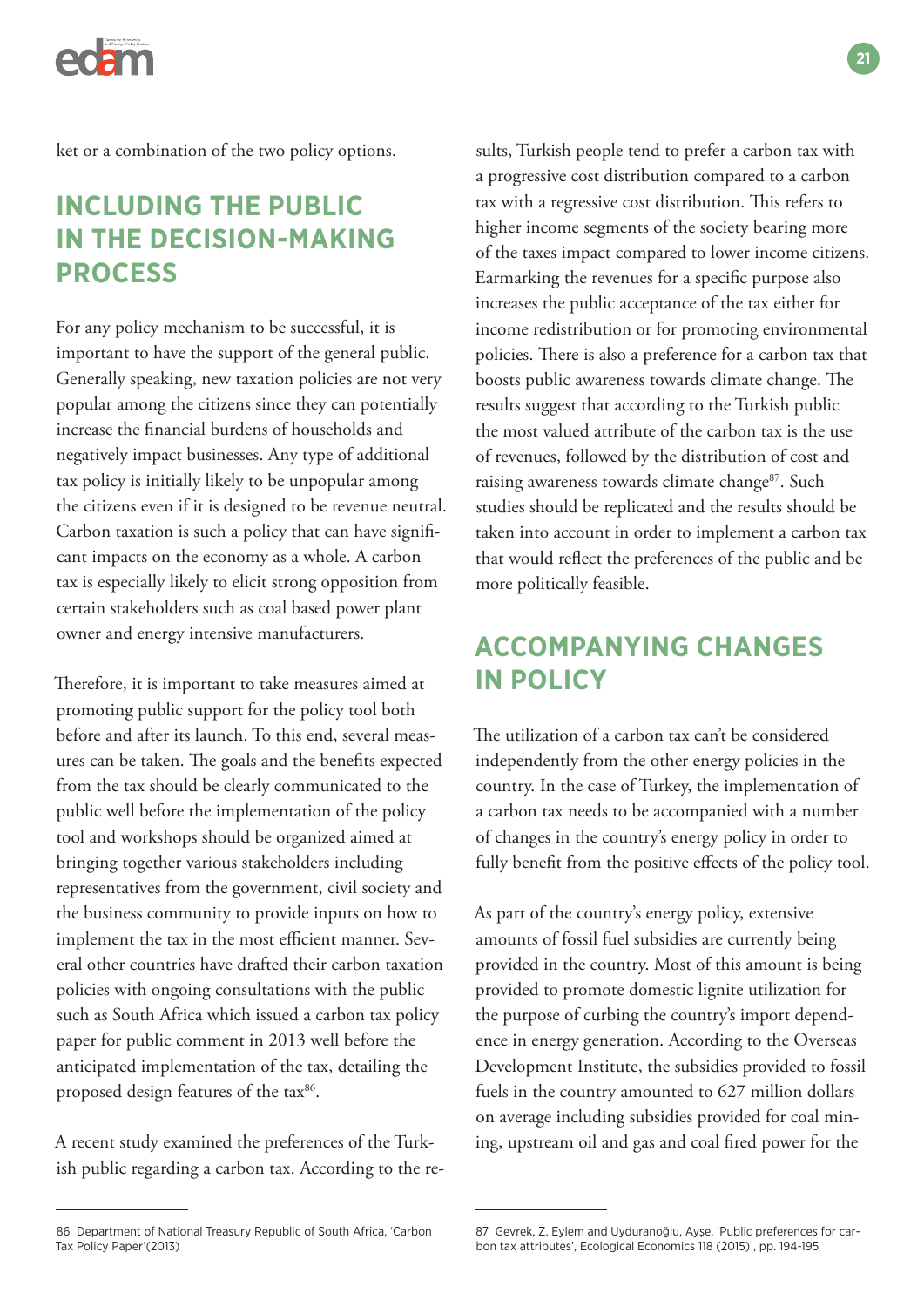years 2013 and 2014<sup>88</sup>. Another recent study estimated the total amount of subsidies provided for the coal industry to be around 730 billion dollars for the year 2013. It must also be added that these figures fail to capture several types of incentives made available for the coal industry which are hard to quantify. Such additional incentives include investment guarantees and several subsidies provided under the Regional Incentive Scheme. Therefore, the actual figures of fossil fuel subsidies in the country are likely to be higher<sup>89</sup>.

Additionally, several recent changes were made in the energy policy of the country providing new incentives for domestic lignite utilization in the country. Recently, a new tax has been introduced that will be applied upon coal imports aimed at use in electricity generation. The level of the tax will be applied as 15 US dollars per ton of coal<sup>90</sup>. Furthermore, a recent change in the Electricity Market Law brings new incentives for domestic lignite sources such as a purchase guarantee for electricity generated by domestic lignite to be applied at a level of 0.05 Euros per kWh and a commitment to buy at least 6 billion kWh's of coal generated electricity<sup>91</sup>.

Another law that has recently passed provides additional incentives for any investments that are deemed strategic. Coal plants fueled by domestic sources fall under this category. These incentives include exemptions from the duty to carry out environmental risk assessments and exemptions from corporate taxes,

tariffs and stoppages. Such investments can also enjoy free leases of state lands, receive a discount of 50% on their energy costs and receive wage subsidies and insurance premiums $92$ .

This extensive framework of subsidies provided for coal utilization in the country threaten to increase the GHG emissions of the country rapidly in the coming decades as the lifetime of thermal power plants extend over a long time horizon. With these current policies in place, the employment of a carbon tax wouldn't be very effective. It wouldn't make much sense to subsidize carbon emissions on the one hand and taxing them on the other. Therefore, one step that needs to be taken is to at least provide a timetable for a phaseout of fossil fuel subsidies before the introduction of a carbon tax.

A carbon tax can be an important part of the country's climate change mitigation policies but it should not be the sole component. Several other policy mechanisms should be considered alongside it. One of these options is participating in the EU ETS system. Turkey has for long been considering the possibility of participating in the scheme. The potential participation of the country in the European carbon trading system wouldn't make a carbon tax redundant. Several countries active in the EU ETS system also employ domestic carbon taxation policies, mostly exempting those sectors that participate in the ETS. A carbon tax and a carbon trading mechanism can potentially be used together as there are different advantages of each option and some emission sources that are hard to cover under a carbon trading scheme can be more easily covered by a tax.

<sup>88</sup> Bast, Elizabeth, Doukas, Alex, Pickard, Sam van der Burg, Laurie and Whitley, Shelagh, 'Empty promises G20 subsidies to oil, gas and coal production'(2015) ,Overseas Development Institute and Oil Change International, p. 41, accessed from https://www.odi.org/sites/odi.org.uk/files/ odi-assets/publications-opinion-files/9957.pdf on 8.9.2016

<sup>89</sup> Acar, Sevil, Kitson, Lucy and Bridle, Richard, 'Subsidies to Coal and Renewable Energy in Turkey'(2015), p.10

<sup>90</sup> Enerji Enstitüsü, 2.8.2016, 'Elektrik üretimi amaçlı kömür ithalatına ton başına 15 dolar vergi getirildi', accessed from http://enerjienstitusu. com/2016/08/02/komur-ithalatinda-ton-basina-15-dolar-vergi-getirildi/ on 11.9.2016

<sup>91</sup> The Guardian, 6.9.2016, 'Turkish coal plants in line for public subsidies', accessed from

https://www.theguardian.com/environment/2016/sep/06/turkish-coalplants-in-line-for-public-subsidies on 10.9.2016

<sup>92</sup> Turkish Grand National Assembly, accessed from https://www. tbmm.gov.tr/kanunlar/k6745.html on 12.9.2016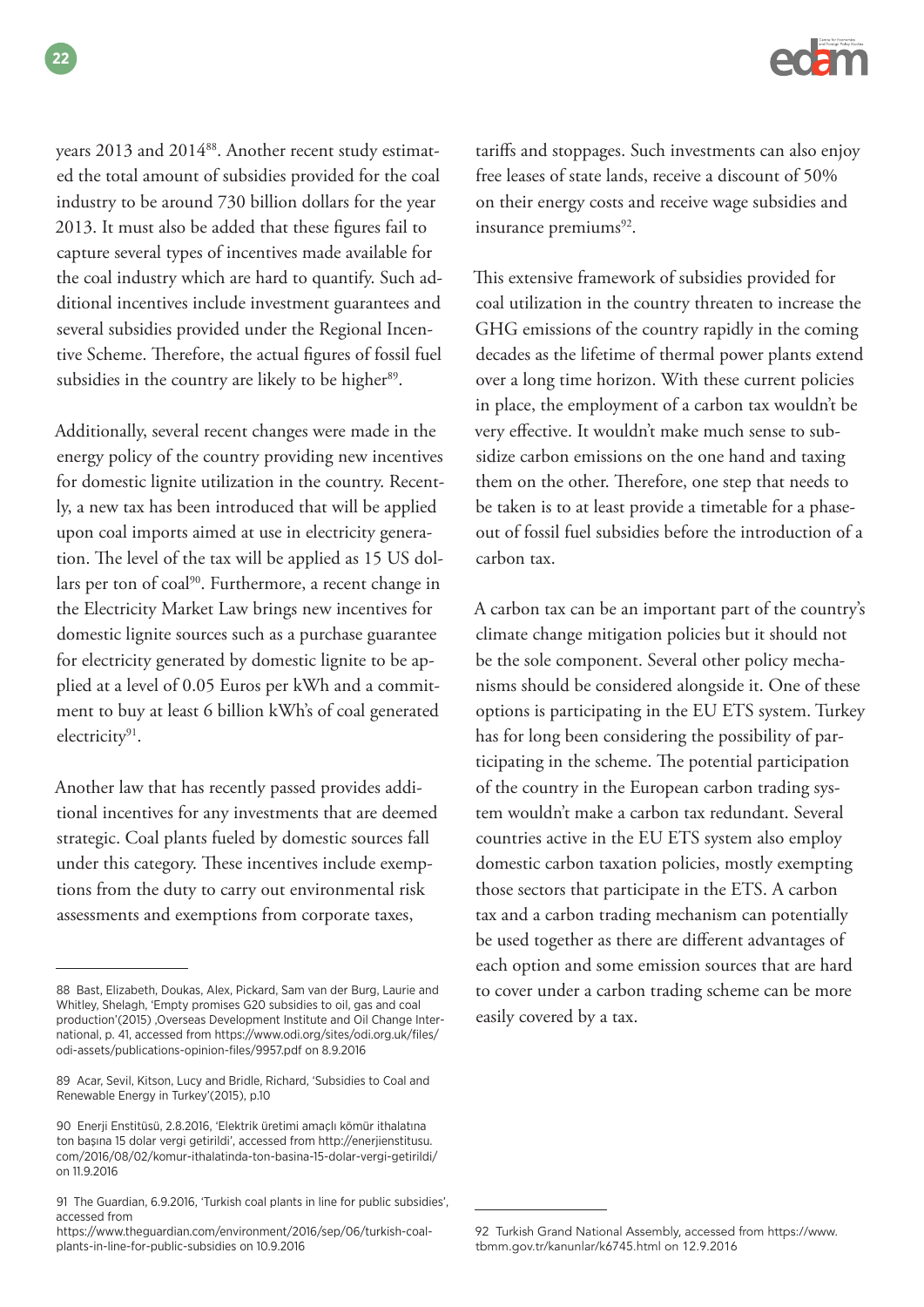

# **CONCLUSION**

The design of a carbon tax is a complex process where several considerations and potential trade-offs need to be taken into account. Any potential carbon tax scheme to be employed in Turkey needs to be built upon an examination on the specific market conditions in the country. If the necessary provisions are included in the design, a carbon tax can be a powerful for Turkey in moving towards a low carbon economy with minimal harm to the country's economic growth and developmental prospects.

One of the main considerations of a carbon tax design would be to ensure its political feasibility. This can be done by redistributing a large portion of the revenues by various means of revenue recycling. In this, particular attention should be given to compensating the potential losses of particular groups that may be most affected from the tax. Also, the inclusion of the public in the decision making process can serve to strengthen the public support for the policy instrument.

A carbon tax should also be effective at a meaningful level. For this to be realized the two main considerations are setting the rate of the tax at a meaningfully high level and the inclusion of as much sectors as possible. A balance should be struck so that considerable amounts of GHG emissions can be abated without substantially reducing the competitiveness of the country's economy.

Another consideration in the employment of a carbon tax is the protection of key carbon intensive industries from carbon leakage and the loss of trade competitiveness. Provisions can be designed to shield such industries from a portion of the effects of the carbon tax. However, these provisions shouldn't include wholesale exemptions of large sectors from the tax but instead should focus on providing tax cuts in other areas.

One of the main goals of the energy policies pursued by the government is curbing import dependency in

energy sources. This can mostly be observed in various policy choices regarding the promotion of domestic lignite. A carbon tax would harm the domestic lignite industry but would also help to promote several domestic renewable sources in the country. The energy imports of the country are highly based on carbon, so in general it can be concluded that in the end the employment of a carbon tax wouldn't hurt the energy independence of the country at a high level. Instead, with the promotion of the renewable sources in the country, a sustained carbon tax can perhaps help in promoting an energy independence not based on domestic lignite but instead based on a long term growth in the renewable energy capacity in the country.